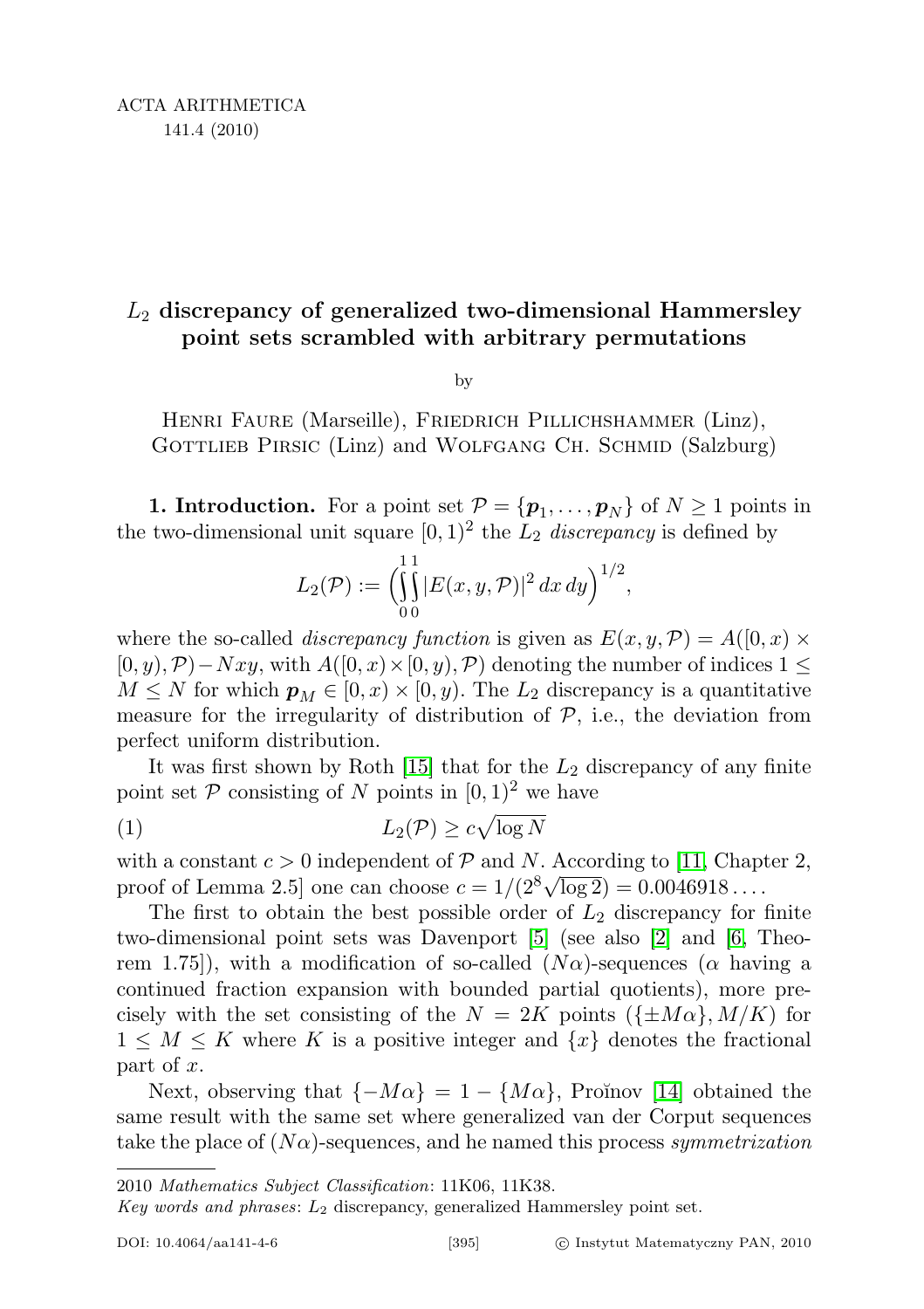of a sequence. Later on, the same process was used by Chaix and Faure [\[1\]](#page-22-3) for infinite van der Corput sequences (improving at the same time the constants of Proĭnov) and by Larcher and Pillichshammer  $[12]$  for  $(0, m, 2)$ -nets and  $(0, 1)$ -sequences in base 2. All these results using the symmetrization process give the exact order with bounds only for the implied constants.

Recently, Chen and Skriganov [\[3\]](#page-22-4) gave concrete examples of point sets in *arbitrary* dimensions of minimal order of  $L_2$  discrepancy (see [\[4\]](#page-22-5) for an improvement of the result and a simplification of the proof and see [\[16\]](#page-23-4) for a generalization of the result to  $L_q$  discrepancy). Of course, their great merit is to have bounds for any dimension with explicit constructions, but we mention that the constant at the leading term in their result is huge. For example, in dimension 2 (as in this paper) they gave for any integer  $N > 1$  a point set  $P$  of N points for which  $L_2(P) \leq C \sqrt{\log N}$  where  $C \approx 11^4/(2\sqrt{\log 11}) = 4727.43...$ ; see [\[4,](#page-22-5) Theorem 1]. By comparison, the analogous constants we get are less than 0.2; see Corollary [2](#page-5-0) and Table [1.](#page-21-0)

In this paper we consider the  $L_2$  discrepancy of so-called generalized Hammersley point sets in base  $b$  with  $b<sup>n</sup>$  points. These point sets are generalizations of the Hammersley point set in base b (which is also known as Roth net for  $b = 2$ ) and can be considered as finite two-dimensional versions of the generalized van der Corput sequences in base b as introduced by Faure [\[7\]](#page-22-6).

Throughout the paper let  $b \geq 2$  be an integer and let  $\mathfrak{S}_b$  be the set of all permutations of  $\{0, 1, \ldots, b-1\}$ . The identity in  $\mathfrak{S}_b$  is denoted id.

DEFINITION 1. Let  $b \geq 2$  and  $n \geq 1$  be integers and let  $\Sigma = (\sigma_0, \ldots, \sigma_{n-1})$  $\in \mathfrak{S}_b^n$ . For an integer  $1 \leq N \leq b^n$ , write

$$
N - 1 = \sum_{r=0}^{n-1} a_r(N) b^r
$$

in the b-adic system and define

$$
S_b^{\Sigma}(N) := \sum_{r=0}^{n-1} \frac{\sigma_r(a_r(N))}{b^{r+1}}.
$$

Then the generalized two-dimensional Hammersley point set in base b consisting of  $b^n$  points associated to  $\Sigma$  is defined by

$$
\mathcal{H}_{b,n}^{\Sigma} := \left\{ \left( S_b^{\Sigma}(N), \frac{N-1}{b^n} \right) : 1 \le N \le b^n \right\}.
$$

In the case of  $\sigma_i = \sigma$  for all  $0 \leq i < n$ , we also write  $\mathcal{H}_{b,n}^{\sigma}$  instead of  $\mathcal{H}_{b,n}^{\Sigma}$ . If in the above definition  $\sigma_i = id$  for all  $i \in \{0, \ldots, n-1\}$ , then we obtain the classical Hammersley point set in base  $b$ , which we simply denote by  $\mathcal{H}_{b,n}$ .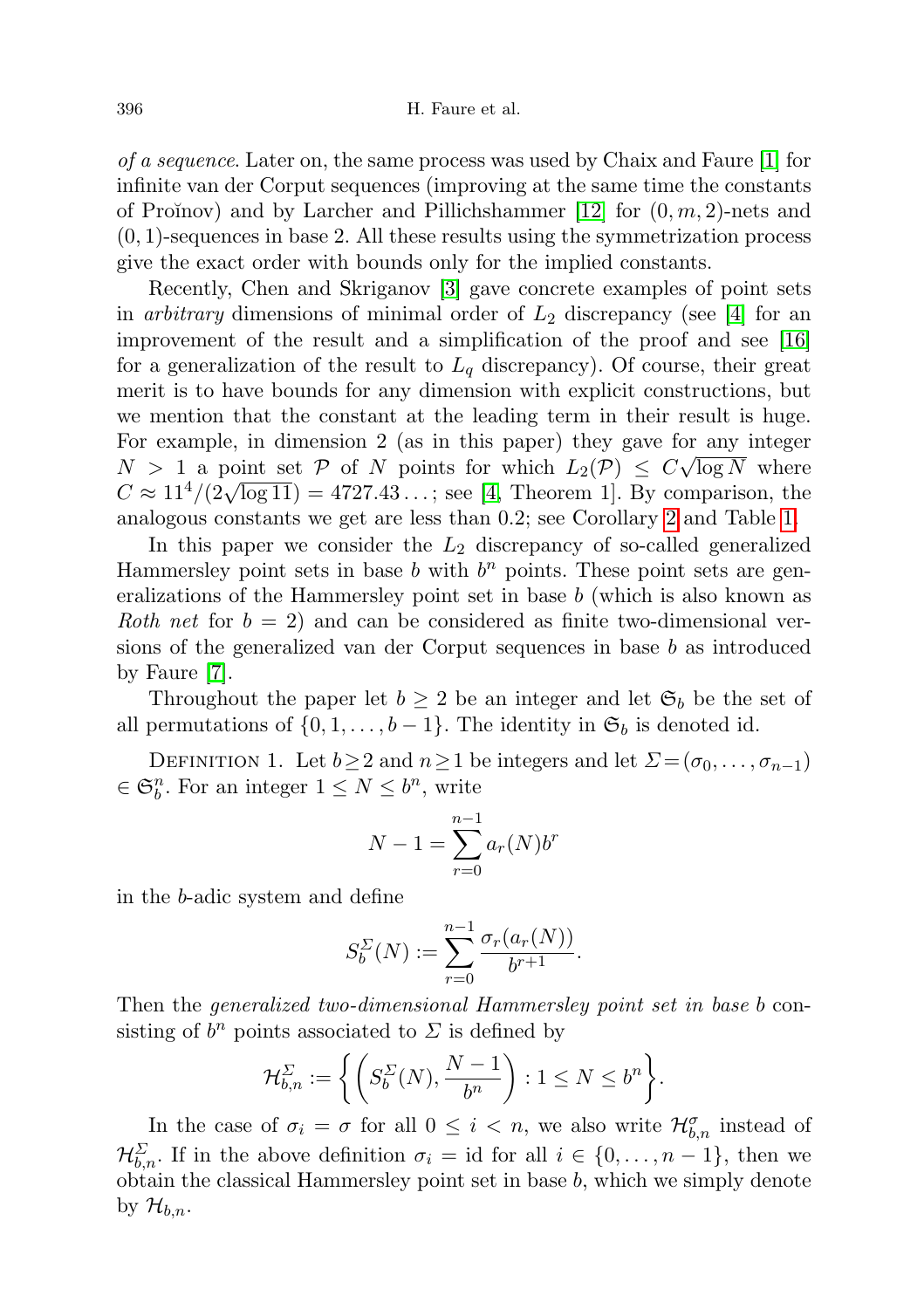Let  $\tau \in \mathfrak{S}_b$  be given by  $\tau(k) = b - 1 - k$ . Faure and Pillichshammer [\[8\]](#page-22-7) investigated the (more general)  $L_p$  discrepancy of the generalized twodimensional Hammersley point set in base b with  $\Sigma \in \{\text{id}, \tau\}^n$ . In particular, for the  $L_2$  discrepancy they showed that, whenever l is the number of components of  $\Sigma$  which are equal to id, then

$$
(L_2(\mathcal{H}_{b,n}^{\Sigma}))^2 = \left(\frac{b^2 - 1}{12b}\right)^2 ((n - 2l)^2 - n) + \frac{b^2 - 1}{12b} \left(1 - \frac{1}{2b^n}\right) (2l - n) + n \frac{b^4 - 1}{90b^2} + \frac{3}{8} + \frac{1}{4b^n} - \frac{1}{72b^{2n}}.
$$

This result generalizes older ones due to Vilenkin [\[17\]](#page-23-5), Halton and Zaremba [\[9\]](#page-22-8), Pillichshammer [\[13\]](#page-23-6) and Kritzer and Pillichshammer [\[10\]](#page-22-9) in base  $b = 2$ and White [\[18\]](#page-23-7) in arbitrary bases  $b \geq 2$ .

Note that the  $L_2$  discrepancy of  $\mathcal{H}_{b,n}^{\Sigma}$  with  $\Sigma \in \{\text{id}, \tau\}^n$  only depends on  $n, b$  and the number of permutations in  $\Sigma$  which are equal to id (and not on their distribution). Setting  $l = n$  we get the formula for the  $L_2$  discrepancy of the classical Hammersley point set.

The above result shows that generalized Hammersley point sets can achieve the best possible order of  $L_2$  discrepancy in the sense of Roth's lower bound [\(1\)](#page-0-0). More specifically, we have

<span id="page-2-0"></span>(2) 
$$
\lim_{n \to \infty} \min_{\Sigma \in \{\text{id}, \tau\}^n} \frac{L_2(\mathcal{H}_{b,n}^{\Sigma})}{\sqrt{\log b^n}} = \frac{1}{b} \sqrt{\frac{(b^2 - 1)(3b^2 + 13)}{720 \log b}}.
$$

This is not the case for the classical Hammersley point set  $\mathcal{H}_{b,n}$  where

$$
\lim_{n \to \infty} \frac{L_2(\mathcal{H}_{b,n})}{\log b^n} = \frac{b^2 - 1}{12b \log b}.
$$

In this paper we intend to generalize the result mentioned above. Moreover, we aim to minimize the constant in the leading term in the formula for the  $L_2$  discrepancy, i.e., the quantity  $\lim_{n\to\infty} L_2(\mathcal{H}_{b,n}^{\Sigma})/\sqrt{\log b^n}$ . More precisely, for  $\sigma \in \mathfrak{S}_b$  we define  $\overline{\sigma} := \tau \circ \sigma$  and consider sequences of permutations  $\Sigma \in {\{\sigma, \overline{\sigma}\}}^n$ . We will show that for arbitrary  $\sigma \in \mathfrak{S}_b$  one still can achieve the optimal order of  $L_2$  discrepancy in the sense of [\(1\)](#page-0-0). However, if we want to study the constant in the leading term, then we need some restrictions on  $\sigma$  for technical reasons.

Let  $\mathcal{A}(\tau) := \{\sigma \in \mathfrak{S}_b : \sigma \circ \tau = \tau \circ \sigma\}.$  For permutations  $\sigma \in \mathcal{A}(\tau)$  and  $\Sigma \in {\{\sigma, \overline{\sigma}\}}^n$  we provide an explicit formula for the  $L_2$  discrepancy of  $\mathcal{H}_{b,n}^{\Sigma}$ . This also yields an explicit formula for the quantity

$$
\lim_{n \to \infty} \min_{\substack{\sigma \in \mathcal{A}(\tau) \\ \Sigma \in {\{\sigma, \overline{\sigma}\}}^n}} L_2(\mathcal{H}_{b,n}^{\Sigma}) / \sqrt{\log b^n}.
$$

With this formula we can then search for the permutations in  $\mathcal{A}(\tau)$  which yield the best result (see Section [5\)](#page-19-0).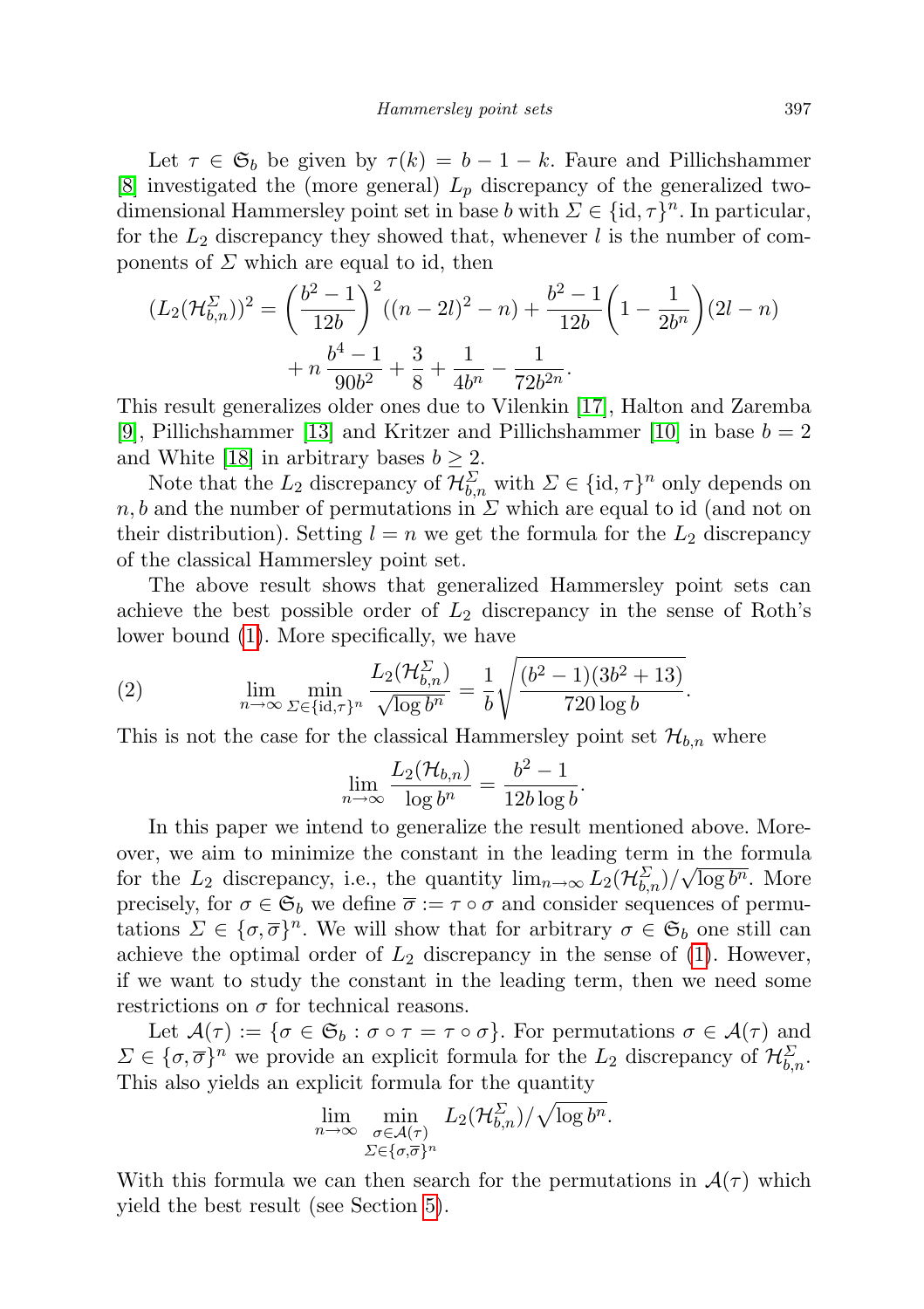The results are presented in Section [2.](#page-4-0) In Section [3](#page-7-0) we show some auxiliary results and the proofs are finally given in Section [4.](#page-14-0)

We close this introduction with some definitions and notations that are used throughout this paper.

*Basic notations.* Throughout the paper let  $b \geq 2$  and  $n \geq 1$  be integers. Let  $\mathfrak{S}_b$  be the set of all permutations of  $\{0, 1, \ldots, b-1\}$ , let  $\tau \in \mathfrak{S}_b$  be given by  $\tau(k) = b - 1 - k$  and define  $\mathcal{A}(\tau) := \{ \sigma \in \mathfrak{S}_b : \sigma \circ \tau = \tau \circ \sigma \}.$  The identity in  $\mathfrak{S}_b$  is always denoted by id. In all examples and concrete results we will write down the permutations in the usual cycle notation, e.g. for  $\sigma = \begin{pmatrix} 0 & 1 & 2 & 3 & 4 & 5 & 6 & 7 \\ 0 & 4 & 2 & 6 & 1 & 5 & 3 & 7 \end{pmatrix}$  we will write  $\sigma = (4 \ 1)(6 \ 3)$ .

The analysis of the  $L_2$  discrepancy is based on special functions which have been first introduced by Faure in [\[7\]](#page-22-6) and which are defined as follows. For  $\sigma \in \mathfrak{S}_b$  let

$$
\mathcal{Z}_{b}^{\sigma}=(\sigma(0)/b,\sigma(1)/b,\ldots,\sigma(b-1)/b).
$$

For  $h \in \{0, 1, \ldots, b-1\}$  and  $x \in [(k-1)/b, k/b)$  where  $k \in \{1, \ldots, b\}$  we define

$$
\varphi_{b,h}^{\sigma}(x) := \begin{cases} A([0,h/b);k;\mathcal{Z}_b^{\sigma}) - hx & \text{if } 0 \le h \le \sigma(k-1), \\ (b-h)x - A([h/b,1);k;\mathcal{Z}_b^{\sigma}) & \text{if } \sigma(k-1) < h < b, \end{cases}
$$

where for a sequence  $X = (x_M)_{M \geq 1}$  we denote by  $A(I; k; X)$  the number of indices  $1 \leq M \leq k$  such that  $x_M \in I$ . Further, the function  $\varphi_{b,h}^{\sigma}$  is extended to the reals by periodicity. Note that  $\varphi_{b,0}^{\sigma} = 0$  for any  $\sigma$  and that  $\varphi_{b,h}^{\sigma}(0) = 0$ for any  $\sigma \in \mathfrak{S}_b$  and any  $h \in \{0, \ldots, b-1\}.$ 

Let

$$
\varphi^{\sigma,(r)}_b:=\sum_{h=0}^{b-1}(\varphi^{\sigma}_{b,h})^r
$$

where for  $r = 1$  we omit the superscript, i.e.,  $\varphi_b^{\sigma,(1)} =: \varphi_b^{\sigma}$ . Note that  $\varphi_b^{\sigma}$ 



<span id="page-3-0"></span>Fig. 1. The functions  $\varphi_{b,h}^{\sigma}$ ,  $0 \leq h < b$ , and  $\varphi_b^{\sigma}$  (left plot) and  $\varphi_b^{\sigma,(2)}$  (right plot) for  $b = 6$ and  $\sigma = (4, 1)$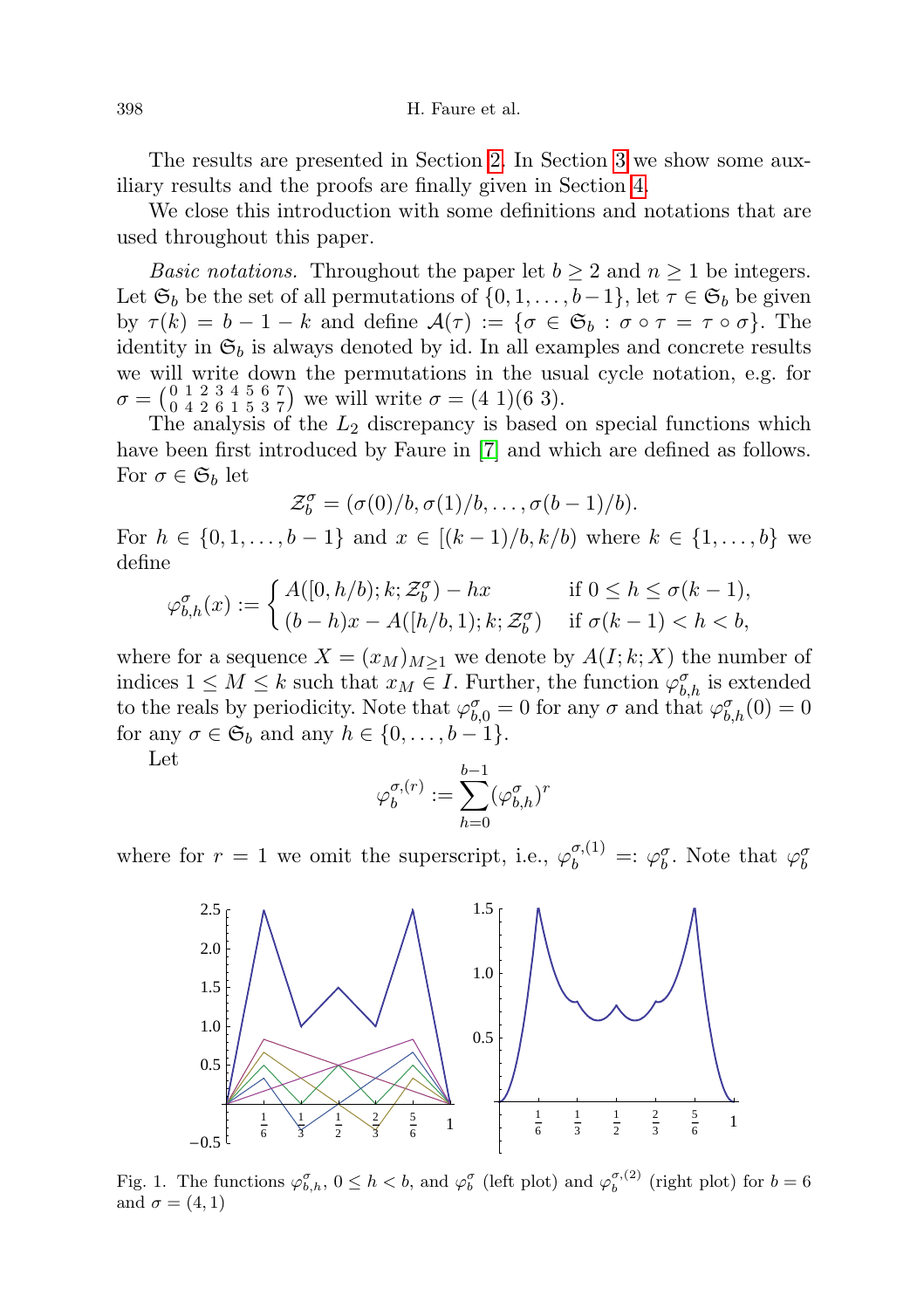is continuous, piecewise linear on the intervals  $[k/b, (k+1)/b]$  and  $\varphi_b^{\sigma}(0) =$  $\varphi_b^{\sigma}(1)$ . The function  $\varphi_b^{\sigma,(2)}$  is continuous, piecewise quadratic on the intervals  $b^{(1)}$  and random  $\varphi_b$  $[k/b, (k+1)/b]$  and  $\varphi_b^{\sigma,(2)}$  $\phi_b^{\sigma,(2)}(0) = \varphi_b^{\sigma,(2)}$  $b^{(0),(2)}(1)$ . For an example see Fig. [1.](#page-3-0)

<span id="page-4-0"></span>**2. The**  $L_2$  discrepancy of  $\mathcal{H}_{b,n}^{\Sigma}$ . We start with a general result for the  $L_2$  discrepancy of generalized Hammersley point sets.

<span id="page-4-1"></span>THEOREM 1. Let  $\sigma \in \mathfrak{S}_b$  and let  $\overline{\sigma} := \tau \circ \sigma$ . Let  $\Sigma \in {\{\sigma, \overline{\sigma}\}}^n$  and let l denote the number of components of  $\Sigma$  which are equal to  $\sigma$ . Then we have

$$
(L_2(\mathcal{H}_{b,n}^{\Sigma}))^2 = (\Phi_b^{\sigma})^2((n-2l)^2 - n) + O(n),
$$

where  $\Phi_b^{\sigma} := (1/b) \int_0^1 \varphi_b^{\sigma}(x) dx$  and where the constant in the O notation only depends on b.

The proof of this result will be given in Section [4.](#page-14-0)

Theorem [1](#page-4-1) shows that one can always obtain  $L_2(\mathcal{H}_{b,n}^{\Sigma}) = O(\sqrt{n})$ , which is the best possible with respect to Roth's lower bound [\(1\)](#page-0-0). Either one chooses a permutation  $\sigma \in \mathfrak{S}_b$  for which  $\Phi_b^{\sigma} = 0$  or, for arbitrary  $\sigma$ , one chooses l such that the term  $(n-2l)^2 = O(n)$ .

For permutations  $\sigma$  from the class  $\mathcal{A}(\tau)$  we can even give an exact formula for the  $L_2$  discrepancy of generalized two-dimensional Hammersley point sets. This result is a generalization of [\[8,](#page-22-7) Theorem 4] which can be obtained by choosing  $\sigma = id$ .

<span id="page-4-2"></span>THEOREM 2. Let  $\sigma \in \mathcal{A}(\tau)$  and let  $\overline{\sigma} := \tau \circ \sigma$ . Let  $\Sigma \in {\{\sigma, \overline{\sigma}\}}^n$  and let l denote the number of components of  $\Sigma$  which are equal to  $\sigma$ . Then

$$
(L_2(\mathcal{H}_{b,n}^{\Sigma}))^2 = (\Phi_b^{\sigma})^2((n-2l)^2 - n) + \Phi_b^{\sigma} \left(1 - \frac{1}{2b^n}\right)(2l - n) + n\Phi_b^{\sigma,(2)} + \frac{3}{8} + \frac{1}{4b^n} - \frac{1}{72b^{2n}},
$$

where  $\Phi_b^{\sigma} := (1/b) \int_0^1 \varphi_b^{\sigma}(x) dx$  and  $\Phi_b^{\sigma,(2)}$  $\mathcal{L}_b^{\sigma,(2)} := (1/b) \int_0^1 \varphi_b^{\sigma,(2)}$  $b_0^{\sigma,(2)}(x) dx.$ 

The proof of this result will be given in Section [4.](#page-14-0)

REMARK 1. Note that the  $L_2$  discrepancy of  $\mathcal{H}_{b,n}^{\Sigma}$  with  $\Sigma \in {\{\sigma, \overline{\sigma}\}}^n$ ,  $\sigma \in \mathcal{A}(\tau)$ , only depends on  $n, b, \sigma$  and the number l of permutations in  $\Sigma$ which are equal to  $\sigma$ . It does not depend on the distribution of  $\sigma$  and  $\overline{\sigma}$ in  $\Sigma$ .

From Theorem [2](#page-4-2) we find that among all sequences of permutations  $\Sigma \in {\{\sigma, \overline{\sigma}\}}^n$ ,  $\sigma \in \mathcal{A}(\tau)$ , the one where all components are equal to  $\sigma$ , i.e.  $l=n$ , gives the worst result for the  $L_2$  discrepancy (except if  $\Phi_b^{\sigma} = 0$ , see Corollary [3](#page-5-1) below).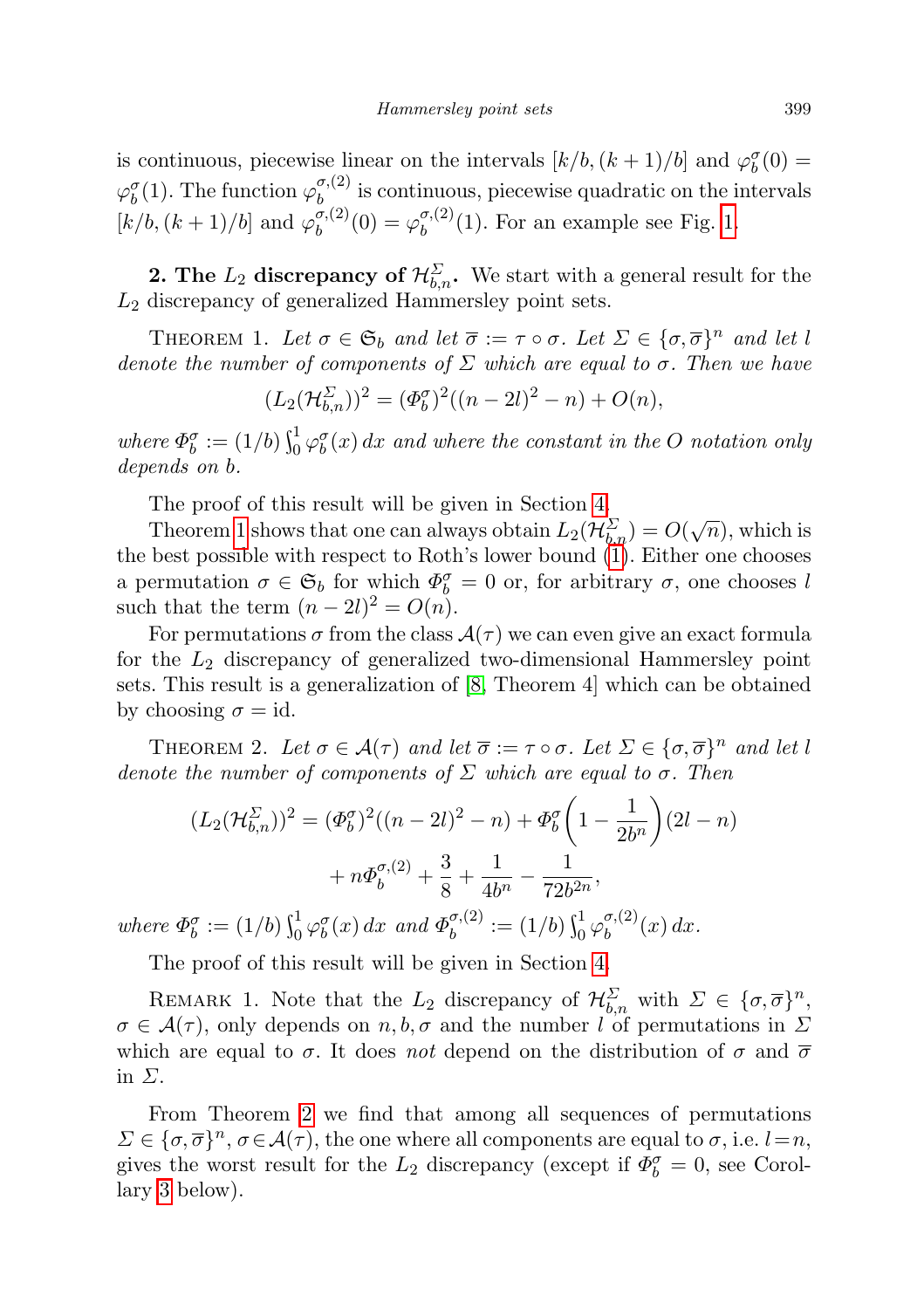COROLLARY 1. Let  $\sigma \in \mathcal{A}(\tau)$  and let  $\overline{\sigma} := \tau \circ \sigma$ . Then for any  $\Sigma \in$  $\{\sigma, \overline{\sigma}\}^n$  we have  $L_2(\mathcal{H}_{b,n}^{\Sigma}) \leq L_2(\mathcal{H}_{b,n}^{\sigma}).$ 

Still from Theorem [2,](#page-4-2) if  $\Phi_b^{\sigma} \neq 0$ , one can choose l such that  $(n-2l)^2 =$  $O(n)$  to obtain the best possible order of  $L_2$  discrepancy in the sense of Roth's lower bound [\(1\)](#page-0-0). The simplest choice is in general  $l = n/2$  if n is even or  $l = (n-1)/2$  if n is odd.

<span id="page-5-0"></span>COROLLARY 2. Let  $\sigma \in \mathcal{A}(\tau)$  with  $\Phi_b^{\sigma} \neq 0$  and let  $\overline{\sigma} := \tau \circ \sigma$ . Then  $\min_{\Sigma \in {\{\sigma, \overline{\sigma}\}}^n} (L_2(\mathcal{H}_{b,n}^{\Sigma}))^2 = n(\Phi_b^{\sigma,(2)} - (\Phi_b^{\sigma})^2) + O(1).$ 

In particular,

$$
\lim_{n \to \infty} \min_{\substack{\sigma \in \mathcal{A}(\tau) \\ \Sigma \in \{\sigma, \overline{\sigma}\}^n}} \frac{L_2(\mathcal{H}_{b,n}^{\Sigma})}{\sqrt{\log b^n}} = \min_{\sigma \in \mathcal{A}(\tau)} \sqrt{\frac{\Phi_b^{\sigma,(2)} - (\Phi_b^{\sigma})^2}{\log b}}.
$$

Proof. The result follows from Theorem [2](#page-4-2) together with the fact that the function

$$
x \mapsto (\Phi_b^{\sigma})^2((n-2x)^2 - n) + \Phi_b^{\sigma}(1 - 1/2b^n)(2x - n)
$$

attains its minimum for  $x = n/2 - \frac{1}{4\Phi_b^{\sigma}}(1 - 1/2b^n)$ .

If  $\Phi_b^{\sigma} = 0$ , the formula from Theorem [2](#page-4-2) is *independent* of l (and we can take  $l = n$ ).

<span id="page-5-1"></span>COROLLARY 3. Let  $\sigma \in \mathcal{A}(\tau)$  with  $\Phi_b^{\sigma} = 0$  and let  $\overline{\sigma} := \tau \circ \sigma$ . Then for any  $\Sigma \in {\{\sigma, \overline{\sigma}\}}^n$  we have

$$
(L_2(\mathcal{H}_{b,n}^{\Sigma}))^2 = (L_2(\mathcal{H}_{b,n}^{\sigma}))^2 = n\Phi_b^{\sigma,(2)} + \frac{3}{8} + \frac{1}{4b^n} - \frac{1}{72b^{2n}}.
$$

<span id="page-5-2"></span>REMARK 2. Concerning Corollary [3,](#page-5-1) we can give explicit constructions for permutations  $\sigma \in \mathcal{A}(\tau)$  in bases  $b \equiv 0 \pmod{4}$ ,  $b \equiv 1 \pmod{4}$  and  $b \equiv 3 \pmod{4}$ ,  $b \not\in \{3, 7, 11\}$  satisfying  $\Phi_b^{\sigma} = 0$ . In bases  $b = 3, 7$  and  $b \equiv 2 \pmod{4}$  there do not exist any permutations  $\sigma \in \mathfrak{S}_b$  with  $\Phi_b^{\sigma} = 0$ . For  $b = 11$  we will give an example in Table [2.](#page-22-10)

For  $b \equiv 0 \pmod{4}$  and  $b \equiv 1 \pmod{4}$ , we may choose  $\sigma \in \mathcal{A}(\tau)$  defined by

$$
\sigma(k) = \begin{cases} k+1 & \text{for even } k \\ b-k & \text{for odd } k \end{cases} \quad \text{for } 0 \le k < \left\lfloor \frac{b}{2} \right\rfloor,
$$

and for  $b = 4c + 3$  with  $c \geq 3$  we have found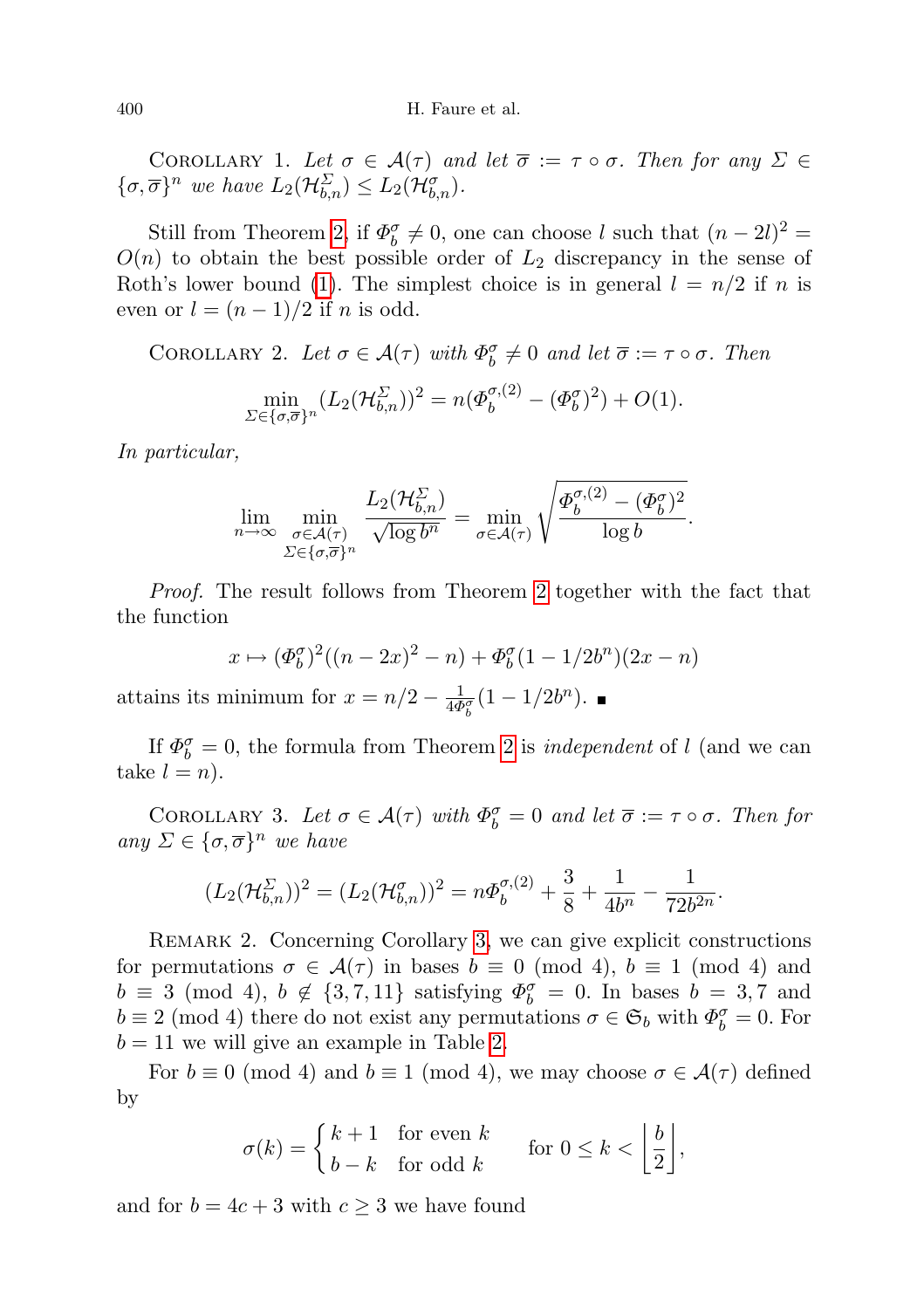$$
\sigma(k) = \begin{cases}\n2c - k + 1 & \text{for } 1 \le k \le c - 2, \\
4c - k + 1 & \text{for } c - 1 \le k \le c + 1, \\
2c + k + 1 & \text{for } c + 2 \le k \le 2c - 2, \\
6c - k & \text{for } 2c - 1 \le k \le 2c.\n\end{cases}
$$

Note that  $\sigma$  is completely determined since  $\sigma \in \mathcal{A}(\tau)$ , i.e. the other values are given by symmetry through  $\sigma(b-1-k) = b-1-\sigma(k)$ . These examples show the existence of permutations with  $\Phi_b^{\sigma} = 0$  for arbitrary bases, except  $b = 3, 7$  and  $b \equiv 2 \pmod{4}$  for which they cannot exist. But on the other hand, numerical experiments suggest that for any  $b \not\equiv 2 \pmod{4}$ ,  $b \not\in \{3, 7\}$ , there exist many permutations  $\sigma$  with  $\Phi_b^{\sigma} = 0$ . Getting algorithms to find these  $\sigma$  for arbitrary given b seems a difficult task. We have tabulated those with the minimal  $L_2$  discrepancy for bases  $b \leq 17$ . See Section [5,](#page-19-0) Table [2,](#page-22-10) where it appears that the numerical values of  $\Phi_b^{\sigma,(2)}$  $b^{o,(2)}_b$  are not optimal in these cases (except for  $b = 4$  and 13). One interest of having only one permutation σ instead of two, σ and  $\bar{\sigma}$ , is that formulas start being valid from  $n = 1$ , i.e. with b points, whereas with two permutations one must start at least from  $n = 2$ , i.e. with  $b<sup>2</sup>$  points. Further, more involved calculations would show that  $\sigma$  and  $\bar{\sigma}$  produce a permutation  $\rho$  in base  $b^2$  for which  $\Phi_h^{\rho}$  $b_2^{\rho} = 0$ . Such refinements would lengthen the paper and we think they can be postponed for later investigations. Another interesting observation is that we obtain the optimal order of  $L_2$  discrepancy with only one permutation, which was not evident in the light of former results.

We can also show that the  $L_2$  discrepancy of the two-dimensional generalized Hammersley point set  $\mathcal{H}_{b,n}^{\Sigma}$  with  $\Sigma \in {\{\sigma, \overline{\sigma}\}}^n$  and  $\sigma \in \mathcal{A}(\tau)$  satisfies a central limit theorem. More specifically, the following result states that the probability for  $L_2(\mathcal{H}_{b,n}^{\Sigma}) \leq c\sqrt{n}$  with randomly chosen  $\Sigma \in {\{\sigma, \overline{\sigma}\}}^n$  can be made arbitrarily close to 1 by choosing the constant  $c$  large enough.

COROLLARY 4. Let  $\sigma \in \mathcal{A}(\tau)$  and let  $\overline{\sigma} := \tau \circ \sigma$ . Then for any real  $y \geq 0$ we have

$$
\lim_{n\to\infty}\frac{|\{\Sigma\in\{\sigma,\overline{\sigma}\}^n:L_2(\mathcal{H}_{b,n}^{\Sigma})\leq\sqrt{\varPhi_b^{\sigma,(2)}-(\varPhi_b^{\sigma})^2(1-y^2)}\sqrt{n}\}|}{2^n}=2\phi(y)-1,
$$

where  $\phi(y) = (1/2\pi) \int_{-\infty}^{y} e^{-t^2/2} dt$  denotes the normal distribution function.

Proof. We denote the right hand side of the formula in Theorem [2](#page-4-2) by  $d_b(n, l)$ . Then

$$
\frac{|\{\Sigma \in \{\sigma, \tau\}^n : L_2(\mathcal{H}_{b,n}^{\Sigma}) \leq x\sqrt{n}\}|}{2^n} = \frac{1}{2^n} \sum_{\substack{l=0 \ \sqrt{d_b(n,l)} \leq x\sqrt{n}}} \binom{n}{l}.
$$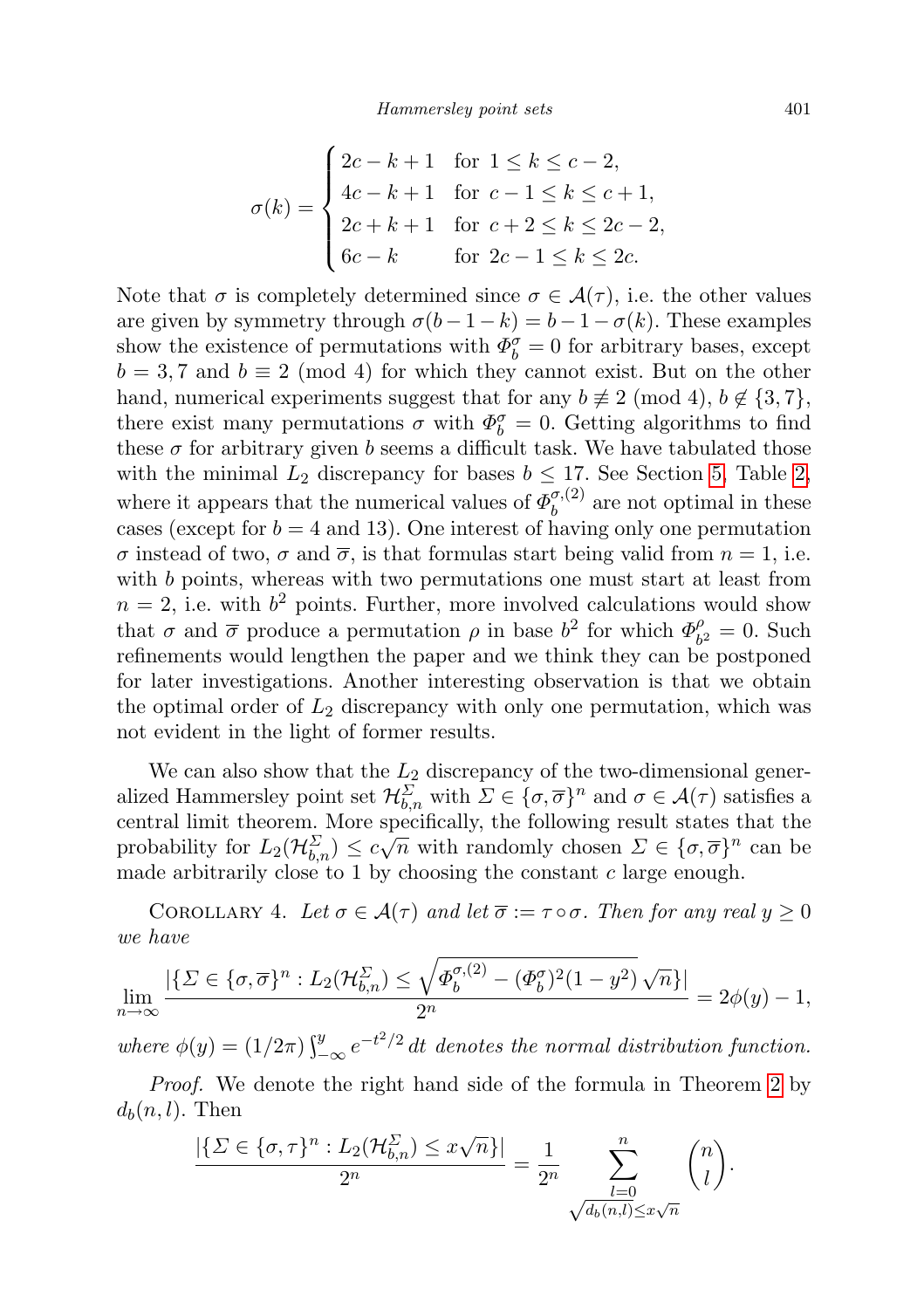We have  $\sqrt{d_b(n, l)} \leq x\sqrt{n}$  if and only if  $a_n^-(x) \leq l \leq a_n^+(x)$ , where

$$
a_n^{\pm}(x) := \frac{n}{2} - \left(1 - \frac{1}{2b^n}\right) \frac{1}{4\Phi_b^{\sigma}} \pm \frac{\sqrt{4n((\Phi_b^{\sigma})^2 - \Phi_b^{\sigma,(2)} + x^2) + O(1)}}{4\Phi_b^{\sigma}}.
$$

Therefore

$$
\frac{|\{\Sigma \in \{\sigma, \overline{\sigma}\}^n : L_2(\mathcal{H}_{b,n}^{\Sigma}) \leq x\sqrt{n}\}|}{2^n} = \frac{1}{2^n} \sum_{a_n^-(x) \leq l \leq a_n^+(x)} \binom{n}{l}.
$$

For  $x \geq \sqrt{\Phi_b^{\sigma,(2)} - (\Phi_b^{\sigma})^2}$  we have

$$
\lim_{n \to \infty} \frac{a_n^{\pm}(x) - n/2}{\sqrt{n/4}} = \pm \frac{\sqrt{(\Phi_b^{\sigma})^2 - \Phi_b^{\sigma,(2)} + x^2}}{\Phi_b^{\sigma}}
$$

and the result follows from the central limit theorem together with the substitution  $x = \sqrt{\Phi_b^{\sigma,(2)} - (\Phi_b^{\sigma})^2 (1 - y^2)}$ .

<span id="page-7-0"></span>3. Auxiliary results. In this section we prepare the basic tools which are used for the proof of Theorems [1](#page-4-1) and [2.](#page-4-2) Some of the following results are interesting on their own.

Basic properties of  $\varphi_b^{\sigma}$ . We begin with some basic properties of the functions  $\varphi_{b,h}^{\sigma}$  resp.  $\varphi_b^{\sigma}$ . It has been shown in [\[1,](#page-22-3) Propriété 3.4] that

<span id="page-7-1"></span>(3) 
$$
(\varphi_{b,h}^{\sigma})'(k/b+0) = (\varphi_{b,h}^{id})'(\sigma(k)/b+0)
$$

and from  $[1,$  Propriété 3.5 it is known that

(4) 
$$
\varphi_b^{\sigma}(k/b) = \frac{1}{b} \sum_{j=0}^{k-1} (\varphi_b^{\sigma})'(j/b+0).
$$

For  $\sigma = id$  we have

<span id="page-7-2"></span>(5) 
$$
\varphi_{b,h}^{\text{id}}(x) = \begin{cases} (b-h)x & \text{if } x \in [0, h/b], \\ h(1-x) & \text{if } x \in [h/b, 1]. \end{cases}
$$

A formula for the discrepancy function. The following lemma provides a formula for the discrepancy function of generalized Hammersley point sets. This formula has already been used in [\[8\]](#page-22-7).

<span id="page-7-3"></span>LEMMA 1. For integers  $1 \leq \lambda, N \leq b^n$  we have

$$
E\bigg(\frac{\lambda}{b^n}, \frac{N}{b^n}, \mathcal{H}_{b,n}^{\Sigma}\bigg) = \sum_{j=1}^n \varphi_{b,\varepsilon_j}^{\sigma_{j-1}}\bigg(\frac{N}{b^j}\bigg),
$$

where the  $\varepsilon_j = \varepsilon_j(\lambda, n, N)$  can be given explicitly.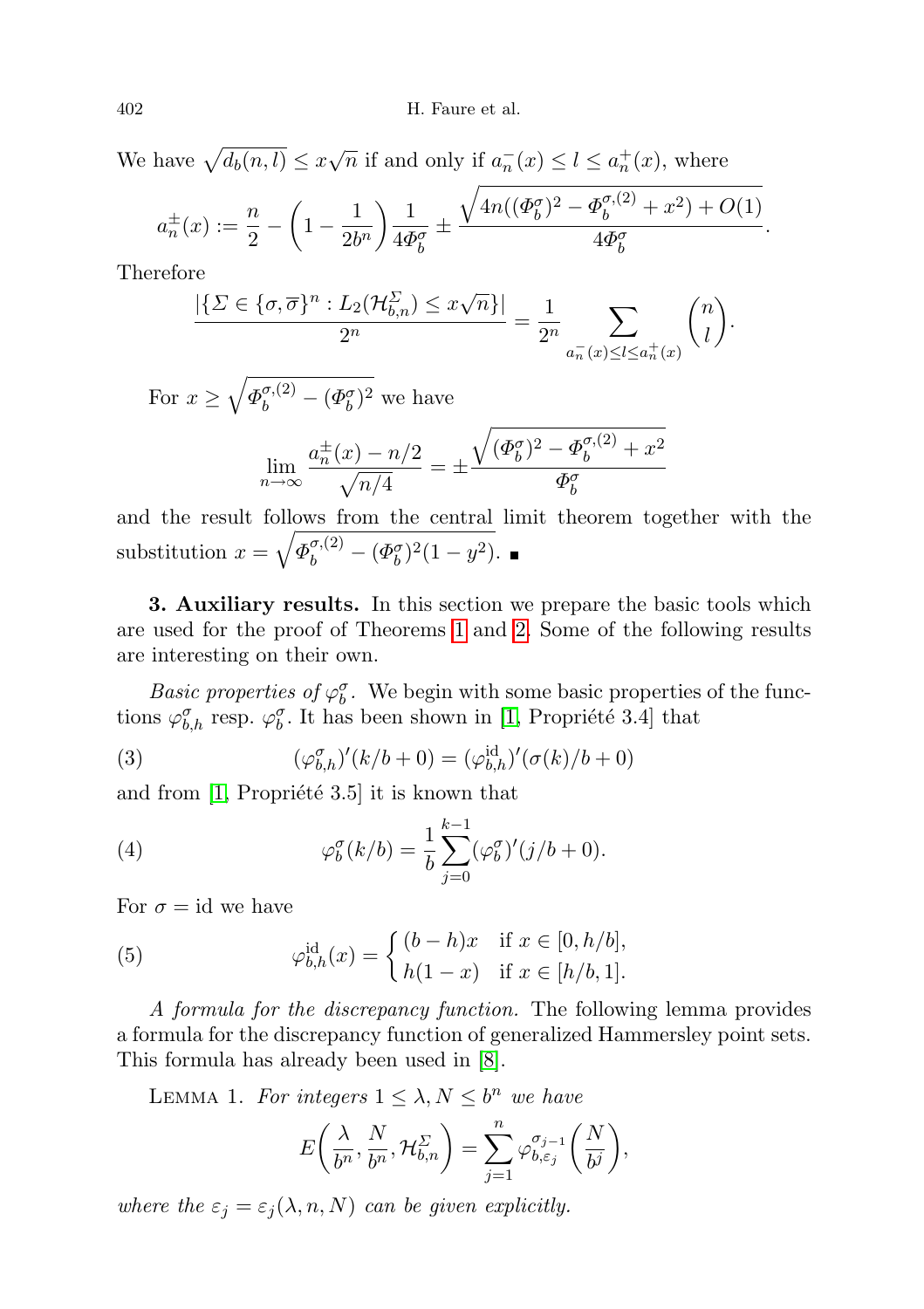As the exact definition of the  $\varepsilon_i$ 's is not so important here and as this definition is of a very technical nature we omit it here. A proof of the above result together with explicit expressions for the  $\varepsilon_j$ 's can be found in [\[8,](#page-22-7) Lemma 1].

REMARK 3. Let  $0 \le x, y \le 1$  be arbitrary. Since all points from  $\mathcal{H}_{b,n}^{\Sigma}$ have coordinates of the form  $\alpha/b^n$  for some  $\alpha \in \{0, 1, \ldots, b^n - 1\}$ , we have

$$
E(x, y, \mathcal{H}_{b,n}^{\Sigma}) = E(x(n), y(n), \mathcal{H}_{b,n}^{\Sigma}) + b^{n}(x(n)y(n) - xy),
$$

where for  $0 \le x \le 1$  we define  $x(n) := \min\{\alpha/b^n \ge x : \alpha \in \{0, \ldots, b^n\}\}.$ 

More involved properties of  $\varphi_b^{\sigma}$ . We give a series of lemmas which provide important properties of the functions  $\varphi_{b,h}^{\sigma}$  and  $\varphi_b^{\sigma}$ . These results finally lead to the proof of Theorems [1](#page-4-1) and [2.](#page-4-2)

A proof for the subsequent lemma can be found in [\[8,](#page-22-7) Lemma 2].

<span id="page-8-2"></span>LEMMA 2. For  $1 \leq N \leq b^n$ ,  $0 \leq j_1 < \cdots < j_k < n$  and  $r_1, \ldots, r_k \in \mathbb{N}$ we have  $(\varepsilon_j = \varepsilon_j(\lambda, n, N),$  see Lemma 1)

$$
\sum_{\lambda=1}^{b^n} \left( \varphi_{b,\varepsilon_{j_1}}^{\sigma_{j_1}} \left( \frac{N}{b^{j_1}} \right) \right)^{r_1} \cdots \left( \varphi_{b,\varepsilon_{j_k}}^{\sigma_{j_k}} \left( \frac{N}{b^{j_k}} \right) \right)^{r_k}
$$
\n
$$
= b^{n-k} \varphi_b^{\sigma_{j_1},(r_1)} \left( \frac{N}{b^{j_1}} \right) \cdots \varphi_b^{\sigma_{j_k},(r_k)} \left( \frac{N}{b^{j_k}} \right),
$$

where  $\varphi_h^{\sigma,(r)}$  $\sigma^{(\mathit{r})}_b := \sum_{h=0}^{b-1} (\varphi^{\sigma}_{b,h})^r.$ 

<span id="page-8-1"></span>LEMMA 3. Let  $\sigma \in \mathfrak{S}_b$  and let  $\overline{\sigma} = \tau \circ \sigma$ . For any  $h \in \{0, \ldots, b-1\}$  we have  $\varphi_{b,h}^{\overline{\sigma}} = -\varphi_{b,b-h}^{\sigma}$ . Furthermore,  $\varphi_b^{\overline{\sigma},(r)} = (-1)^r \varphi_b^{\sigma,(r)}$  $\stackrel{o}{b}$ .

*Proof.* With [\(3\)](#page-7-1) together with the fact that  $\varphi_{b,h}^{\tau} = -\varphi_{b,b-h}^{id}$ , as shown in [\[8,](#page-22-7) Lemma 4], we obtain

$$
\begin{aligned} (\varphi_{b,h}^{\overline{\sigma}})'(k/b) &= (\varphi_{b,h}^{\text{id}})'(\overline{\sigma}(k)/b) = (\varphi_{b,h}^{\text{id}})'(\tau(\sigma(k))/b) \\ &= (\varphi_{b,h}^{\tau})'(\sigma(k)/b) = -(\varphi_{b,b-h}^{\text{id}})'(\sigma(k)/b) = -(\varphi_{b,b-h}^{\sigma})'(k/b). \end{aligned}
$$

Since for any permutation  $\sigma$  the function  $\varphi_{b,h}^{\sigma}$  is linear on any interval  $[k/b,(k+1)/b]$  and since  $\varphi_{b,h}^{\sigma}(0) = 0$  the first result follows. The second result follows easily from the first one.

<span id="page-8-0"></span>LEMMA 4. Let  $\sigma \in \mathfrak{S}_b$ . For  $1 \leq i, j \leq n, i \neq j$ , we have

(6) 
$$
\sum_{N=1}^{b^{n}} \varphi_{b}^{\sigma} \left( \frac{N}{b^{j}} \right) = b^{n} \int_{0}^{1} \varphi_{b}^{\sigma}(x) dx,
$$

(7) 
$$
\sum_{N=1}^{b^n} \varphi_b^{\sigma} \left( \frac{N}{b^i} \right) \varphi_b^{\sigma} \left( \frac{N}{b^j} \right) = b^n \left( \int_0^1 \varphi_b^{\sigma}(x) dx \right)^2,
$$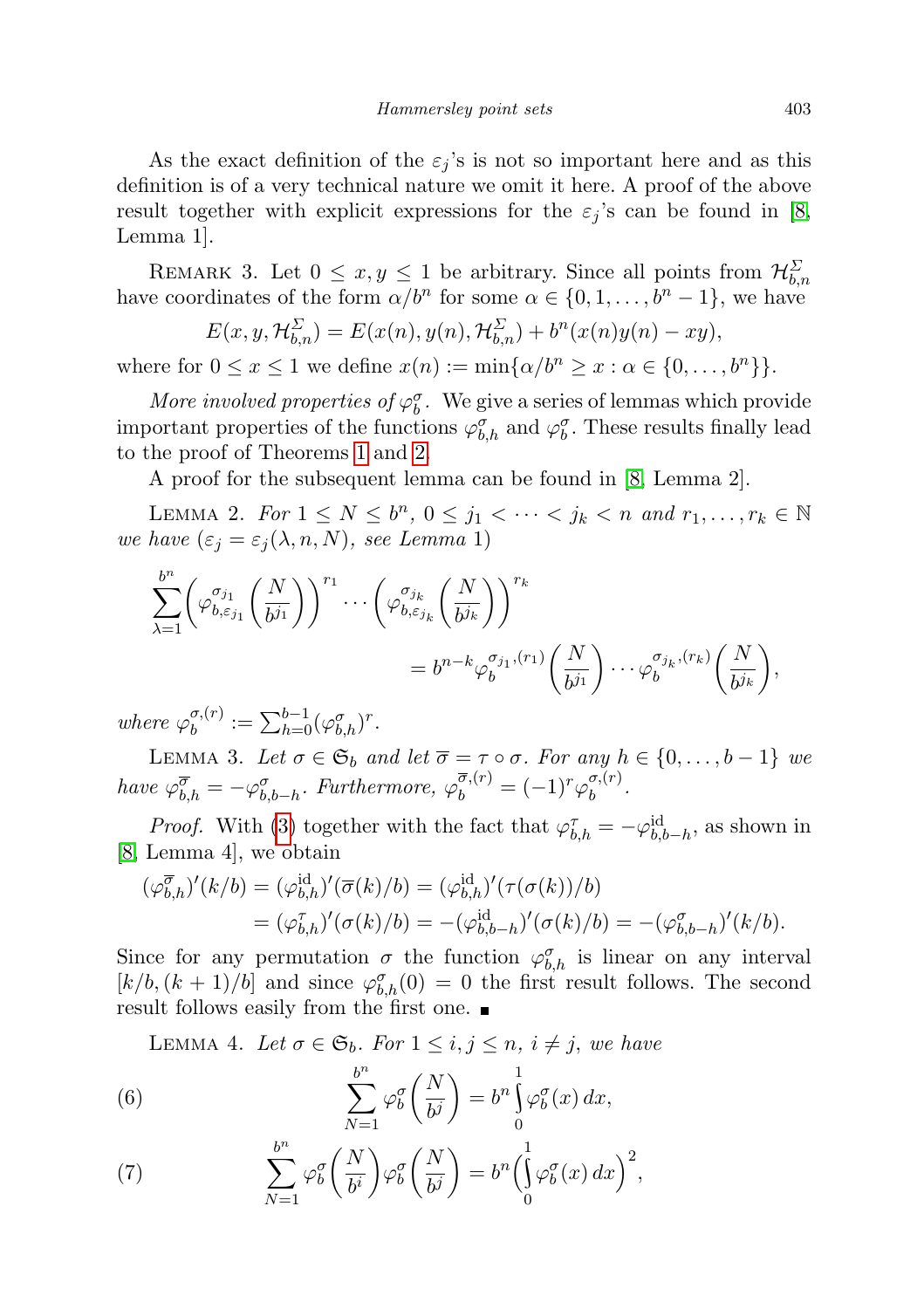404 H. Faure et al.

(8) 
$$
\sum_{N=1}^{b^n} \varphi_b^{\sigma,(2)}\left(\frac{N}{b^j}\right) = b^n \left(\int_0^1 \varphi_b^{\sigma,(2)}(x) dx + \frac{b(b^2-1)}{36b^{2j}}\right).
$$

<span id="page-9-0"></span>*Proof.* We first prove [\(6\)](#page-8-0). Using the periodicity of  $\varphi_b^{\sigma}$  we have

(9) 
$$
\sum_{N=1}^{b^n} \varphi_b^{\sigma} \left( \frac{N}{b^j} \right) = \sum_{N=0}^{b^n - 1} \varphi_b^{\sigma} \left( \frac{N}{b^j} \right) = b^{n-j} \sum_{N=0}^{b^j - 1} \varphi_b^{\sigma} \left( \frac{N}{b^j} \right).
$$

Since  $\varphi_b^{\sigma}$  is linear on the intervals  $[k/b, (k+1)/b]$ , from the trapezoidal rule for  $0 \leq N < b^j$  we obtain

$$
\int_{N/b^j}^{(N+1)/b^j} \varphi_b^{\sigma}(x) dx = \frac{\varphi_b^{\sigma}(N/b^j) + \varphi_b^{\sigma}((N+1)/b^j)}{2b^j}.
$$

Hence

(10) 
$$
\int_{0}^{1} \varphi_{b}^{\sigma}(x) dx = \sum_{N=0}^{b^{j}-1} \int_{N/b^{j}}^{\left(N+1\right)/b^{j}} \varphi_{b}^{\sigma}(x) dx \n= \sum_{N=0}^{b^{j}-1} \frac{\varphi_{b}^{\sigma}\left(\frac{N}{b^{j}}\right) + \varphi_{b}^{\sigma}\left(\frac{N+1}{b^{j}}\right)}{2b^{j}} = \frac{1}{b^{j}} \sum_{N=0}^{b^{j}-1} \varphi_{b}^{\sigma}\left(\frac{N}{b^{j}}\right),
$$

since  $\varphi_b^{\sigma}(0) = \varphi_b^{\sigma}(1) = 0$ . Inserting [\(10\)](#page-9-0) into [\(9\)](#page-9-0) yields [\(6\)](#page-8-0).

We turn to the proof of [\(7\)](#page-8-0). Let  $i =: i_1$  and  $j =: i_2$ . We may assume that  $i_1 < i_2$ . For  $0 \le N < b^n$  let  $N = N_0 + N_1b + \cdots + N_{n-1}b^{n-1}$  be its b-adic representation. Then we have

$$
\sum_{N=1}^{b^{n}} \prod_{l=1}^{2} \varphi_{b}^{\sigma} \left( \frac{N}{b^{i_{l}}} \right) = \sum_{N=0}^{b^{n}-1} \prod_{l=1}^{2} \varphi_{b}^{\sigma} \left( \frac{N}{b^{i_{l}}} \right)
$$
  
= 
$$
\sum_{N_{0},...,N_{n-1}=0}^{b-1} \prod_{l=1}^{2} \varphi_{b}^{\sigma} \left( \frac{N_{0} + N_{1}b + \dots + N_{n-1}b^{n-1}}{b^{i_{l}}} \right)
$$
  
= 
$$
b^{n-i_{2}} \sum_{N_{0},...,N_{i_{2}-2}=0}^{b-1} \varphi_{b}^{\sigma} \left( \frac{N_{0} + \dots + N_{i_{1}-1}b^{i_{1}-1}}{b^{i_{1}}} \right)
$$
  

$$
\times \sum_{k=0}^{b-1} \varphi_{b}^{\sigma} \left( \frac{k}{b} + \frac{N_{0} + \dots + N_{i_{2}-2}b^{i_{2}-2}}{b^{i_{2}}} \right).
$$

Let  $t := (N_0 + \cdots + N_{i_2-2}b^{i_2-2})/b^{i_2} \in [0,1/b)$ . From the linearity of  $\varphi_b^{\sigma}(x)$ for  $x \in [k/b, (k+1)/b]$  it follows that

$$
\varphi_b^{\sigma}\left(\frac{k}{b}+t\right) = \varphi_b^{\sigma}\left(\frac{k}{b}\right) + tb\left(\varphi_b^{\sigma}\left(\frac{k+1}{b}\right) - \varphi_b^{\sigma}\left(\frac{k}{b}\right)\right).
$$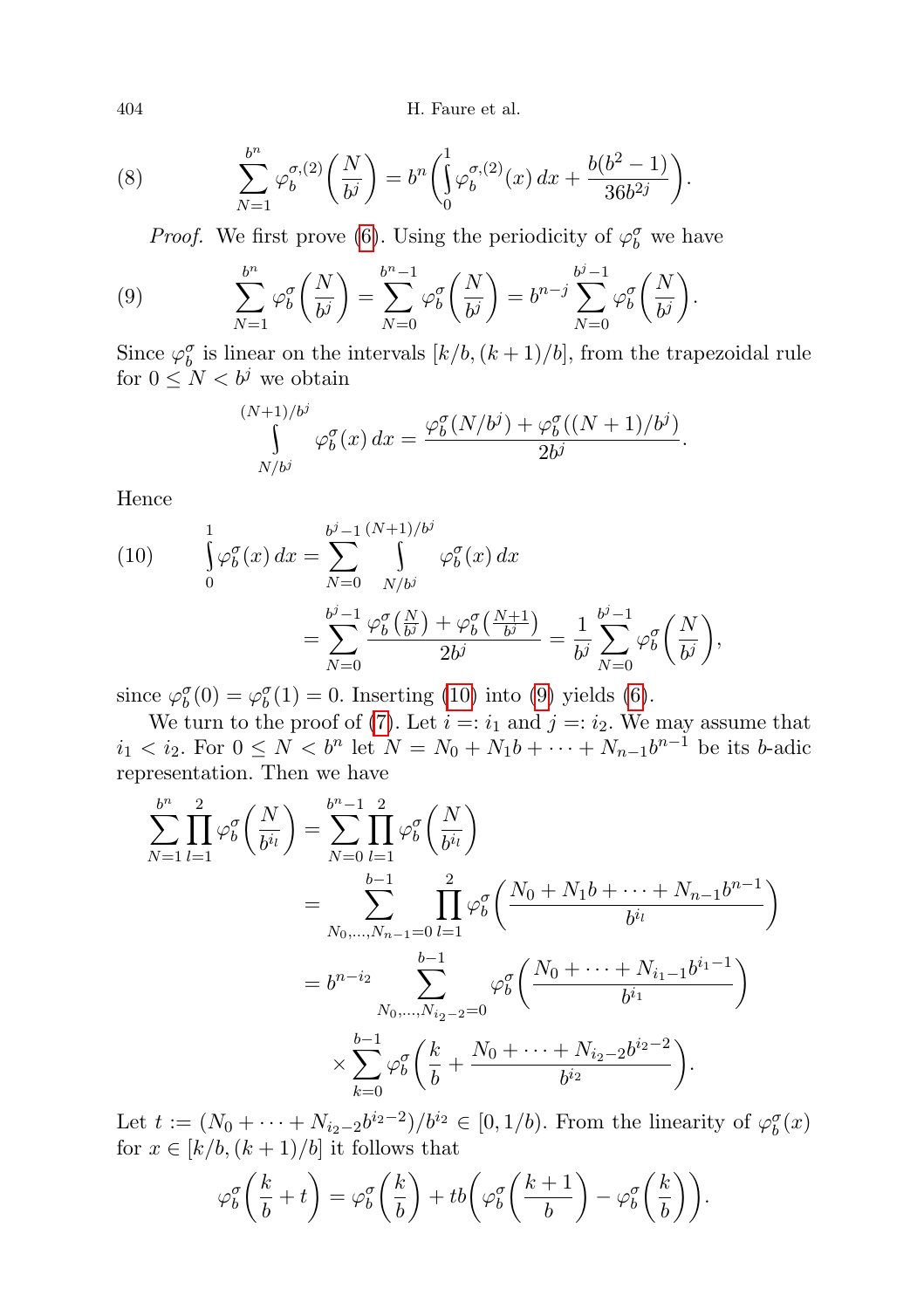Hence

$$
\sum_{k=0}^{b-1} \varphi_b^{\sigma} \left( \frac{k}{b} + t \right) = \sum_{k=0}^{b-1} \varphi_b^{\sigma} \left( \frac{k}{b} \right) + bt \sum_{k=0}^{b-1} \left( \varphi_b^{\sigma} \left( \frac{k+1}{b} \right) - \varphi_b^{\sigma} \left( \frac{k}{b} \right) \right)
$$

$$
= \sum_{k=0}^{b-1} \varphi_b^{\sigma} \left( \frac{k}{b} \right) + bt \left( \varphi_b^{\sigma} (1) - \varphi_b^{\sigma} (0) \right) = b \int_0^1 \varphi_b^{\sigma} (x) dx,
$$

where we used [\(10\)](#page-9-0) with  $j = 1$  and the periodicity of  $\varphi_b^{\sigma}$  for the last equality. Therefore we obtain

$$
\sum_{N=1}^{b^{n}} \prod_{l=1}^{2} \varphi_{b}^{\sigma} \left( \frac{N}{b^{i_{l}}} \right)
$$
\n
$$
= b^{n-i_{2}+1} \left( \int_{0}^{1} \varphi_{b}^{\sigma}(x) dx \right) \sum_{N_{0},...,N_{i_{2}-2}=0}^{b-1} \varphi_{b}^{\sigma} \left( \frac{N_{0} + \dots + N_{i_{1}-1}b^{i_{1}-1}}{b^{i_{1}}} \right)
$$
\n
$$
= \left( \int_{0}^{1} \varphi_{b}^{\sigma}(x) dx \right) \sum_{N=0}^{b^{n}-1} \varphi_{b}^{\sigma} \left( \frac{N}{b^{i_{1}}} \right) = b^{n} \left( \int_{0}^{1} \varphi_{b}^{\sigma}(x) dx \right)^{2},
$$

where we used [\(6\)](#page-8-0) for the last equality. This gives [\(7\)](#page-8-0).

Finally, we prove [\(8\)](#page-8-0). First let  $j \geq 2$ . The function  $\varphi_h^{\sigma,(2)}$  $b^{o,(2)}(x)$  for  $x \in$  $[k/b, (k+1)/b]$  is a quadratic polynomial  $a_kx^2 + b_kx + c_k$ . Hence from Simpson's rule we obtain

$$
\int_{N/b^j}^{(N+2)/b^j} \varphi_b^{\sigma,(2)}(x) dx = \frac{1}{3b^j} \left( \varphi_b^{\sigma,(2)} \left( \frac{N}{b^j} \right) + 4 \varphi_b^{\sigma,(2)} \left( \frac{N+1}{b^j} \right) + \varphi_b^{\sigma,(2)} \left( \frac{N+2}{b^j} \right) \right),
$$

whenever  $N/b^j$ ,  $(N + 1)/b^j$ ,  $(N + 2)/b^j \in [k/b, (k + 1)/b]$ . Hence for  $0 \leq k$  **we obtain** 

$$
\sum_{N=kbj-1}^{(k+1)bj-1-2} \frac{1}{3b^j} \left( \varphi_b^{\sigma,(2)} \left( \frac{N}{b^j} \right) + 4 \varphi_b^{\sigma,(2)} \left( \frac{N+1}{b^j} \right) + \varphi_b^{\sigma,(2)} \left( \frac{N+2}{b^j} \right) \right)
$$
  
\n
$$
= \sum_{N=kbj-1}^{(k+1)bj-1-2} \left\{ \int_{N/bj}^{(N+1)/b^j} \frac{(N+2)/b^j}{(N+1)/b^j} \right\} \varphi_b^{\sigma,(2)}(x) dx
$$
  
\n
$$
= \int_{k/b}^{(k+1)/b-1/bj} \varphi_b^{\sigma,(2)}(x) dx + \int_{k/b+1/bj}^{(k+1)/b} \varphi_b^{\sigma,(2)}(x) dx
$$
  
\n
$$
= 2 \int_{k/b}^{(k+1)/b} \varphi_b^{\sigma,(2)}(x) dx - \int_{k/b}^{k/b+1/bj} \varphi_b^{\sigma,(2)}(x) dx - \int_{k/b}^{(k+1)/b-1/bj} \varphi_b^{\sigma,(2)}(x) dx.
$$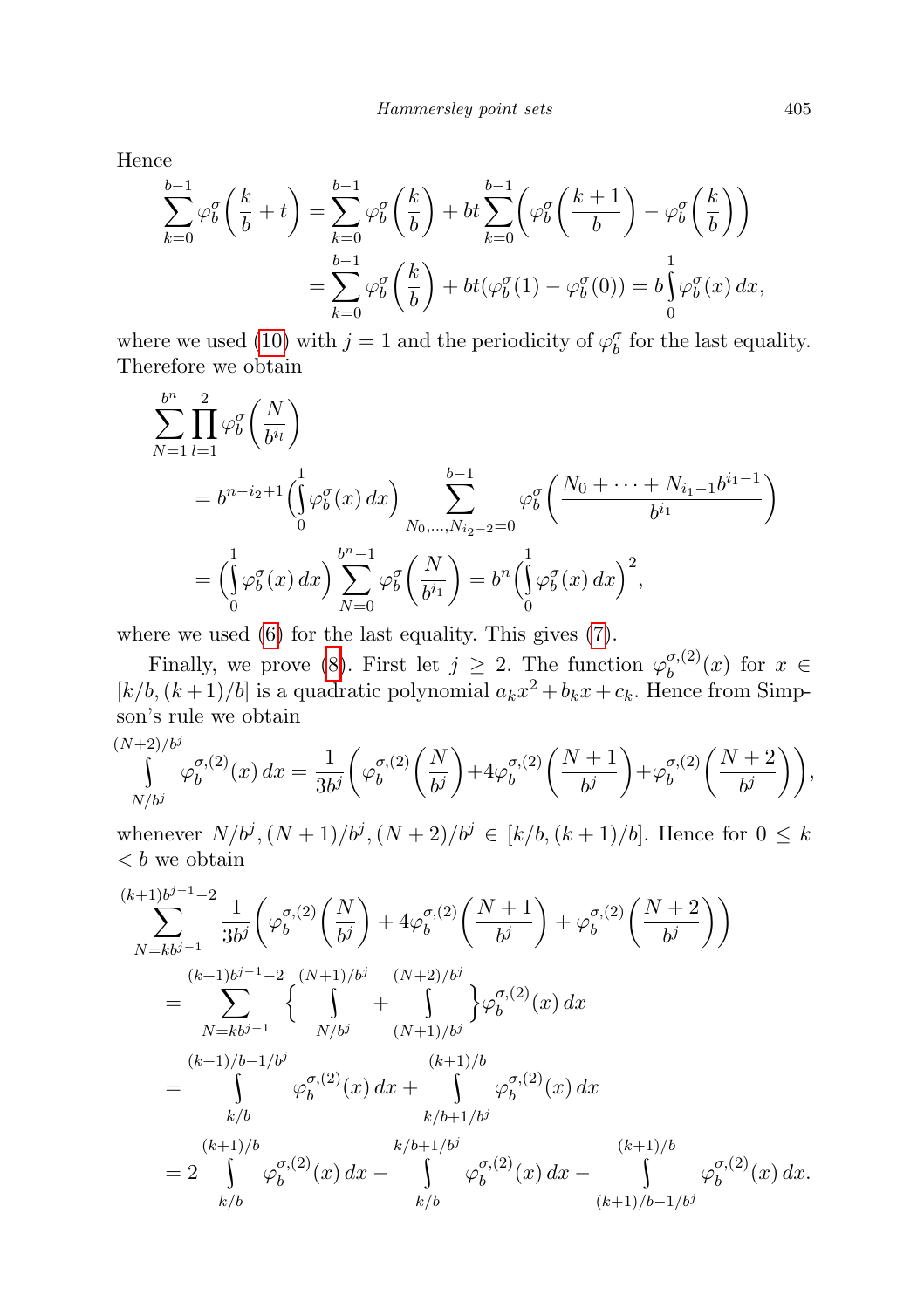Summation over all  $k = 0, \ldots, b - 1$  yields

$$
\sum_{N=0}^{b^{j}-1} \frac{1}{3b^{j}} \left( \varphi_{b}^{\sigma,(2)} \left( \frac{N}{b^{j}} \right) + 4 \varphi_{b}^{\sigma,(2)} \left( \frac{N+1}{b^{j}} \right) + \varphi_{b}^{\sigma,(2)} \left( \frac{N+2}{b^{j}} \right) \right)
$$
  
=  $2 \int_{0}^{1} \varphi_{b}^{\sigma,(2)}(x) dx - \sum_{k=0}^{b-1} \left\{ \int_{k/b}^{k/b+1/b^{j}} \frac{(k+1)/b}{(k+1)/b-1/b^{j}} \right\} \varphi_{b}^{\sigma,(2)}(x) dx$   
+  $\sum_{k=0}^{b-1} \frac{\varphi_{b}^{\sigma,(2)} \left( \frac{k+1}{b} - \frac{1}{b^{j}} \right) + 4 \varphi_{b}^{\sigma,(2)} \left( \frac{k+1}{b} \right) + \varphi_{b}^{\sigma,(2)} \left( \frac{k+1}{b} + \frac{1}{b^{j}} \right)}{3b^{j}}.$ 

Now, using again the periodicity of  $\varphi_h^{\sigma,(2)}$  $b^{o,(2)}$ , we have

$$
\sum_{N=0}^{b^{j}-1} \left( \varphi_{b}^{\sigma,(2)} \left( \frac{N}{b^{j}} \right) + 4 \varphi_{b}^{\sigma,(2)} \left( \frac{N+1}{b^{j}} \right) + \varphi_{b}^{\sigma,(2)} \left( \frac{N+2}{b^{j}} \right) \right)
$$
\n
$$
= \sum_{N=0}^{b^{j}-1} \varphi_{b}^{\sigma,(2)} \left( \frac{N}{b^{j}} \right) + 4 \sum_{N=1}^{b^{j}} \varphi_{b}^{\sigma,(2)} \left( \frac{N}{b^{j}} \right) + \sum_{N=2}^{b^{j}+1} \varphi_{b}^{\sigma,(2)} \left( \frac{N}{b^{j}} \right)
$$
\n
$$
= 6 \sum_{N=0}^{b^{j}-1} \varphi_{b}^{\sigma,(2)} \left( \frac{N}{b^{j}} \right).
$$

Thus,

$$
\sum_{N=0}^{b^{j}-1} \varphi_{b}^{\sigma,(2)} \left(\frac{N}{b^{j}}\right)
$$
\n
$$
= b^{j} \int_{0}^{1} \varphi_{b}^{\sigma,(2)}(x) dx - \frac{b^{j}}{2} \sum_{k=0}^{b-1} \left\{ \int_{k/b}^{k/b+1/b^{j}} \frac{(k+1)/b}{(k+1)/b-1/b^{j}} \right\} \varphi_{b}^{\sigma,(2)}(x) dx
$$
\n
$$
+ \frac{1}{6} \sum_{k=1}^{b} \left( \varphi_{b}^{\sigma,(2)} \left(\frac{k}{b} - \frac{1}{b^{j}}\right) + 4 \varphi_{b}^{\sigma,(2)} \left(\frac{k}{b}\right) + \varphi_{b}^{\sigma,(2)} \left(\frac{k}{b} + \frac{1}{b^{j}}\right) \right)
$$
\n
$$
= b^{j} \left( \int_{0}^{1} \varphi_{b}^{\sigma,(2)}(x) dx + \frac{A(j,k,\sigma)}{2} \right),
$$

where

$$
A(j,k,\sigma) = \sum_{k=1}^{b} \left( \frac{\varphi_b^{\sigma,(2)}(\frac{k}{b} - \frac{1}{b^{j}}) + 4\varphi_b^{\sigma,(2)}(\frac{k}{b}) + \varphi_b^{\sigma,(2)}(\frac{k}{b} + \frac{1}{b^{j}})}{3b^{j}} - \int_{k/b-1/b^{j}}^{k/b+1/b^{j}} \varphi_b^{\sigma,(2)}(x) dx \right).
$$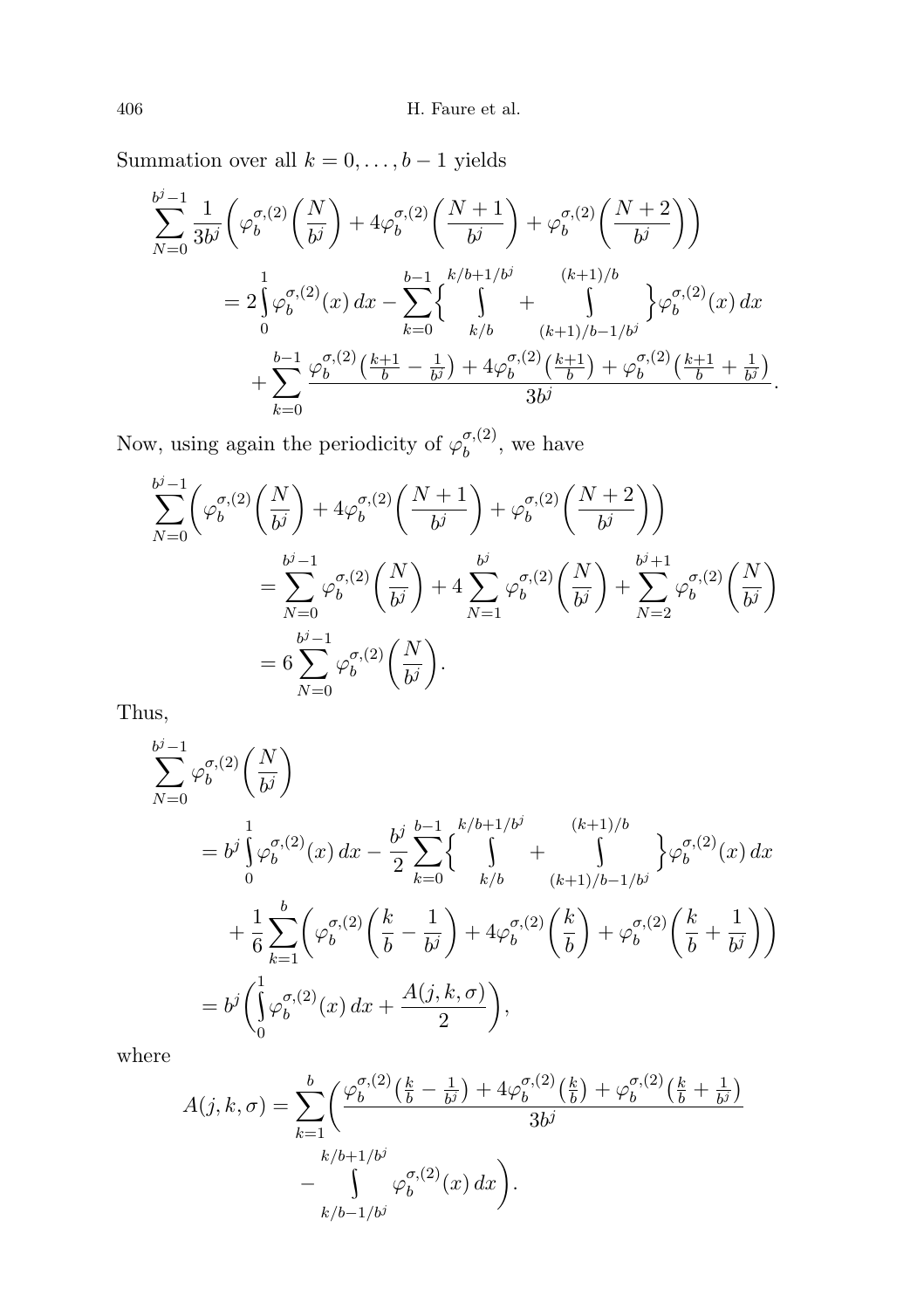Using the periodicity of  $\varphi^{\sigma,(2)}_h$  $b^{o,(2)}$ , we get

$$
\sum_{N=1}^{b^n} \varphi_b^{\sigma,(2)}\left(\frac{N}{b^j}\right) = b^{n-j} \sum_{N=0}^{b^j} \varphi_b^{\sigma,(2)}\left(\frac{N}{b^j}\right) = b^n \left(\int_0^1 \varphi_b^{\sigma,(2)}(x) \, dx + \frac{A(j,k,\sigma)}{2}\right)
$$

for all  $j \geq 2$ . For  $j = 1$  this equation can be checked directly.

It remains to evaluate  $A(j, k, \sigma)$ . For  $1 \leq k \leq b$  let  $h_k(x) = \alpha_k x^2 + \beta_k x$ +  $\gamma_k$  with  $h_k\left(\frac{k}{b} - \frac{1}{b^j}\right)$  $\frac{1}{b^j}\big) = \varphi^{\sigma,(2)}_b$  $\frac{\sigma,(2)}{b}\Big(\frac{k}{b}-\frac{1}{b^2}\Big)$  $\frac{1}{b^j}$ ),  $h_k(\frac{k}{b})$  $\left(\frac{k}{b}\right) = \varphi^{\sigma,(2)}_b$  $\binom{\sigma,(2)}{b}$   $\left(\frac{k}{b}\right)$  $\frac{k}{b}$ ) and  $h_k(\frac{k}{b} + \frac{1}{b})$  $\frac{1}{b^j}\big) =$  $\varphi^{\sigma,(2)}_b$  $\binom{\sigma,(2)}{b}$   $\left(\frac{k}{b}+\frac{1}{b^2}\right)$  $\frac{1}{b^j}$ ). Then by Simpson's rule we have

$$
\int_{k/b-1/b^j}^{k/b+1/b^j} h_k(x) dx = \frac{\varphi_b^{\sigma,(2)}(\frac{k}{b} - \frac{1}{b^j}) + 4\varphi_b^{\sigma,(2)}(\frac{k}{b}) + \varphi_b^{\sigma,(2)}(\frac{k}{b} + \frac{1}{b^j})}{3b^j}.
$$

By tedious but straightforward algebra it can be shown that

$$
k/b+1/b^{j}
$$
\n
$$
\int_{k/b-1/b^{j}}^{k/b+1/b^{j}} h_{k}(x) dx - \int_{k/b-1/b^{j}}^{k/b+1/b^{j}} \varphi_{b}^{\sigma,(2)}(x) dx
$$
\n
$$
= \frac{1}{6b^{2j}} \left( (\varphi_{b}^{\sigma,(2)})' \left( \frac{k}{b} - 0 \right) - (\varphi_{b}^{\sigma,(2)})' \left( \frac{k}{b} + 0 \right) \right).
$$

By definition we have  $\varphi_b^{\sigma,(2)} = \sum_{h=0}^{b-1} (\varphi_{b,h}^{\sigma})^2$  and hence

$$
\begin{split} (\varphi_b^{\sigma,(2)})' & \left(\frac{k}{b}-0\right)-(\varphi_b^{\sigma,(2)})'\left(\frac{k}{b}+0\right) \\ &=2\sum_{h=0}^{b-1}\varphi_{b,h}^{\sigma}\left(\frac{k}{b}\right)\left((\varphi_{b,h}^{\sigma})'\left(\frac{k}{b}-0\right)-(\varphi_{b,h}^{\sigma})'\left(\frac{k}{b}+0\right)\right) \\ &=2\sum_{h=0}^{b-1}\varphi_{b,h}^{\sigma}\left(\frac{k}{b}\right)\left((\varphi_{b,h}^{\sigma})'\left(\frac{k-1}{b}+0\right)-(\varphi_{b,h}^{\sigma})'\left(\frac{k}{b}+0\right)\right). \end{split}
$$

For short we define  $f_{h,k} := (\varphi_{b,h}^{\sigma})'(k/b + 0)$ . Hence we have

<span id="page-12-0"></span>(11) 
$$
A(j,k,\sigma) = \frac{1}{3b^{2j}} \sum_{h=0}^{b-1} \sum_{k=1}^{b} \varphi_{b,h}^{\sigma} \left(\frac{k}{b}\right) (f_{h,k-1} - f_{h,k}).
$$

Since  $\varphi_{b,h}^{\sigma}$  is linear on every interval  $[k/b, (k+1)/b]$  we have  $\varphi_{b,h}^{\sigma}(k/b)$  $\int_0^{k/b} (\varphi_{b,h}^{\sigma})'(x) dx = (1/b) \sum_{l=0}^{k-1} f_{h,l}$  and especially  $\sum_{l=0}^{b-1} f_{h,l} = 0$ . Hence for every fixed  $h$  we obtain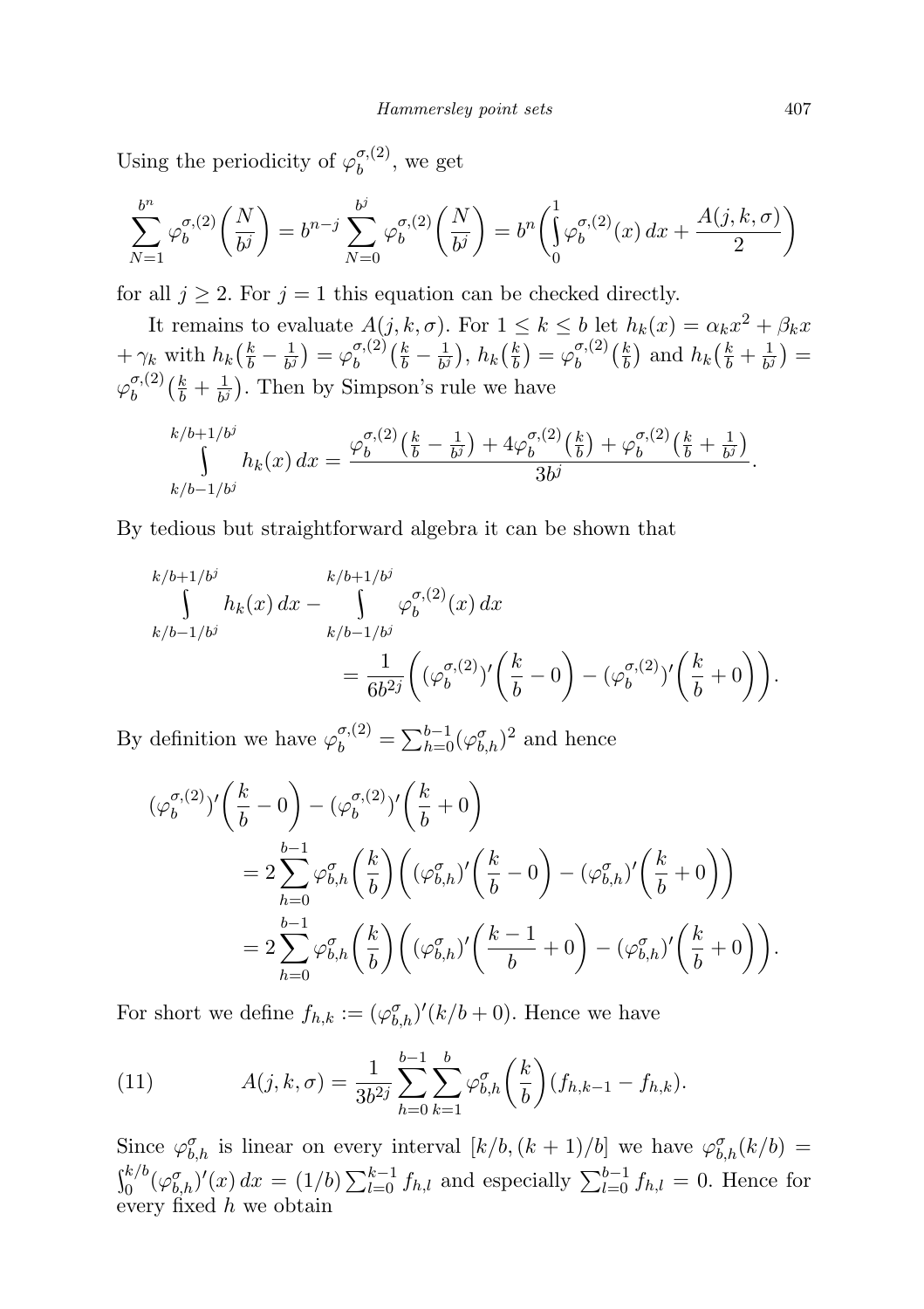<span id="page-13-0"></span>(12) 
$$
\sum_{k=1}^{b} \varphi_{b,h}^{\sigma}\left(\frac{k}{b}\right) (f_{h,k-1} - f_{h,k})
$$

$$
= \frac{1}{b} \sum_{l=0}^{b-1} f_{h,l} \sum_{k=l+1}^{b} (f_{h,k-1} - f_{h,k}) = \frac{1}{b} \sum_{l=0}^{b-1} f_{h,l}^2.
$$

Inserting  $(12)$  into  $(11)$  and using  $(3)$  gives

$$
A(j,k,\sigma) = \frac{1}{3b^{2j+1}} \sum_{h=0}^{b-1} \sum_{l=0}^{b-1} \left( (\varphi_{b,h}^{\sigma})' \left( \frac{l}{b} + 0 \right) \right)^2
$$
  
= 
$$
\frac{1}{3b^{2j+1}} \sum_{h=0}^{b-1} \sum_{l=0}^{b-1} \left( (\varphi_{b,h}^{id})' \left( \frac{\sigma(l)}{b} + 0 \right) \right)^2
$$
  
= 
$$
\frac{1}{3b^{2j+1}} \sum_{h=0}^{b-1} \sum_{l=0}^{b-1} \left( (\varphi_{b,h}^{id})' \left( \frac{l}{b} + 0 \right) \right)^2 = A(j,k, id).
$$

This means that  $A(j, k, \sigma)$  does not depend on the choice of the permutation  $\sigma$ . Now we may use known results for the case  $\sigma = id$ . It has been shown in [\[8,](#page-22-7) Lemma 5] that

$$
\sum_{N=1}^{b^n} \varphi_b^{\text{id},(2)}\left(\frac{N}{b^j}\right) = b^n \left(\int_0^1 \varphi_b^{\text{id},(2)}(x) \, dx + \frac{b(b^2 - 1)}{36b^{2j}}\right)
$$

(we remark that  $\int_0^1 \varphi_b^{\text{id},(2)}$  $b^{id,(2)}(x) dx = \frac{b^4-1}{90b}$  $\frac{1}{90b}$ , which follows from [\[8,](#page-22-7) Lemma 3]). Hence

$$
\frac{A(j,k,\sigma)}{2} = \frac{A(j,k,\mathrm{id})}{2} = \frac{b(b^2-1)}{36b^{2j}}
$$

and this finishes the proof.

<span id="page-13-1"></span>LEMMA 5. For any  $\sigma \in \mathfrak{S}_b$  we have

$$
\int_{0}^{1} \varphi_{b}^{\sigma}(x) dx = \frac{1}{b} \sum_{k=0}^{b-1} \sigma(k)k - \left(\frac{b-1}{2}\right)^{2}.
$$

In particular,  $\int_0^1 \varphi_b^{\sigma}(x) dx = \int_0^1 \varphi_b^{\sigma^{-1}}(x) dx$ .

Proof. Using integration by parts and [\(3\)](#page-7-1) we have

$$
\int_{0}^{1} \varphi_b^{\sigma}(x) dx = \sum_{k=0}^{b-1} \int_{k/b}^{(k+1)/b} \varphi_b^{\sigma}(x) dx
$$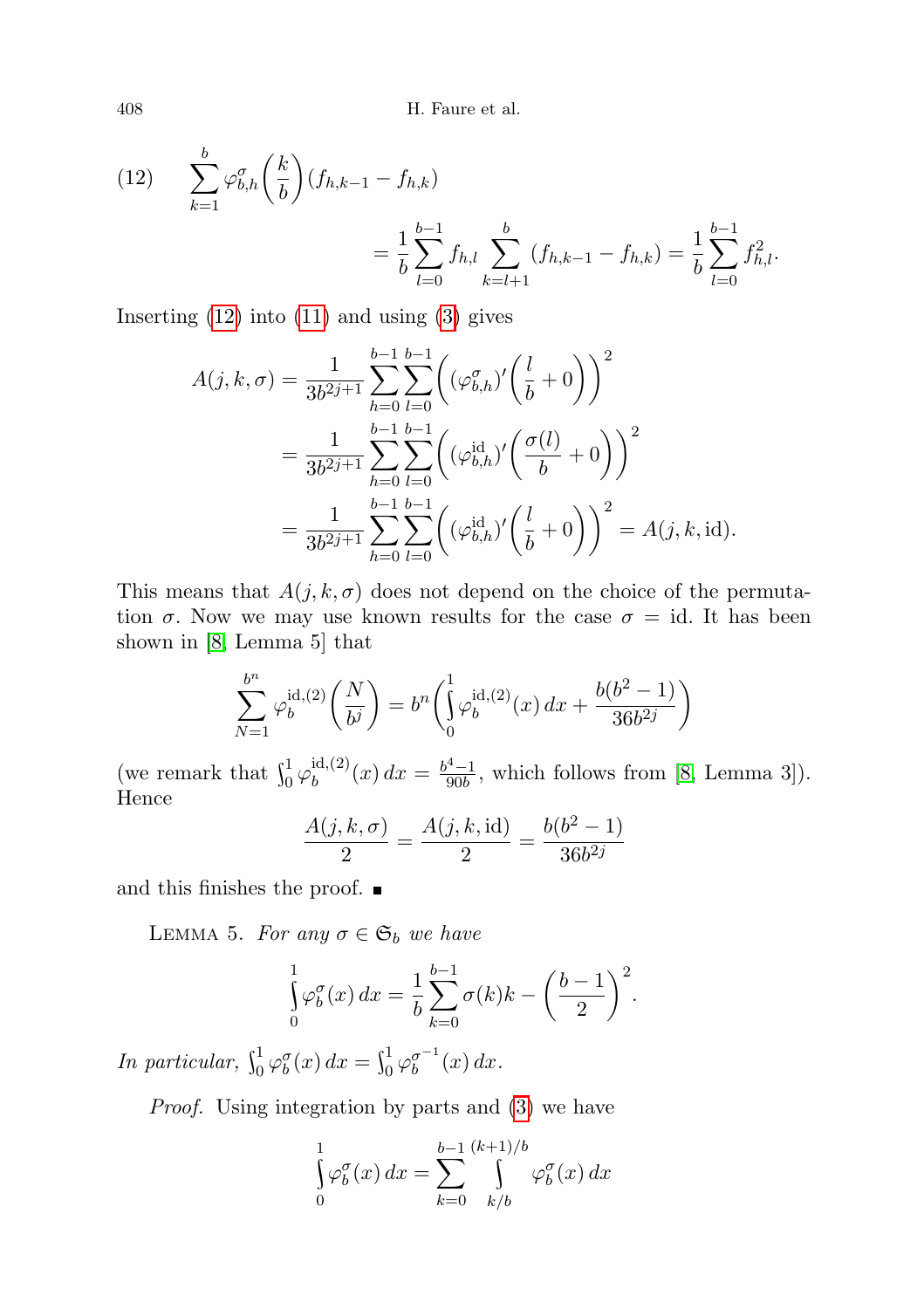Hammersley point sets 409

$$
= \sum_{k=0}^{b-1} \left( x \varphi_b^{\sigma}(x) \Big|_{k/b}^{(k+1)/b} - \int_{k/b}^{(k+1)/b} x (\varphi_b^{\sigma})'(x) dx \right)
$$
  
= 
$$
- \sum_{k=0}^{b-1} \int_{k/b}^{(k+1)/b} x (\varphi_b^{\sigma})' \left( \frac{k}{b} + 0 \right) dx = - \sum_{k=0}^{b-1} (\varphi_b^{\text{id}})' \left( \frac{\sigma(k)}{b} + 0 \right) \frac{2k+1}{2b^2}.
$$

From [\(5\)](#page-7-2) we obtain

<span id="page-14-1"></span>
$$
(\varphi_{b,h}^{\text{id}})'(x+0) = \begin{cases} b-h & \text{if } x \in [0,h/b], \\ -h & \text{if } x \in [h/b,1], \end{cases}
$$

and therefore for any  $0 \leq l < b$  we have

(13) 
$$
(\varphi_b^{\text{id}})' \left( \frac{l}{b} + 0 \right) = \sum_{h=0}^{b-1} (\varphi_{b,h}^{\text{id}})' \left( \frac{l}{b} + 0 \right) = \sum_{h=0}^{l} (-h) + \sum_{h=l+1}^{b-1} (b-h)
$$

$$
= \frac{b(b-1-2l)}{2}.
$$

Therefore we have

$$
\int_{0}^{1} \varphi_b^{\sigma}(x) dx = -\sum_{k=0}^{b-1} \frac{(b-1-2\sigma(k))(2k+1)}{4b} = \frac{1}{b} \sum_{k=0}^{b-1} \sigma(k)k - \left(\frac{b-1}{2}\right)^2.
$$

<span id="page-14-3"></span>LEMMA 6. We have  $\sigma \in \mathcal{A}(\tau)$  if and only if  $\varphi_b^{\sigma}(x) = \varphi_b^{\sigma}(1-x)$  for all  $x \in [0, 1].$ 

*Proof.* Since  $\varphi_b^{\sigma}$  is continuous, piecewise linear and  $\varphi_b^{\sigma}(0) = \varphi_b^{\sigma}(1) = 0$ , we have  $\varphi_b^{\sigma}(x) = \varphi_b^{\sigma}(1-x)$  if and only if  $(\varphi_b^{\sigma})'(x) = -(\varphi_b^{\sigma})'(1-x)$  for all  $x \in [0,1]$ . Now if  $\sigma \in \mathcal{A}(\tau)$ , i.e.,  $\sigma(k) + \sigma(b-k-1) = b-1$ , then by [\(13\)](#page-14-1) we have

$$
(\varphi_b^{\sigma})'\left(\frac{k}{b}+0\right) = \frac{b(b-1)}{2} - b\sigma(k) = \frac{b(b-1)}{2} - b(b-1 - \sigma(b-k-1))
$$
  
= 
$$
-\left(\frac{b(b-1)}{2} - b\sigma(b-k-1)\right) = -(\varphi_b^{\sigma})'\left(1 - \frac{k+1}{b} + 0\right).
$$

This gives the desired property on the interval  $[k/b, (k+1)/b]$  for  $(\varphi_b^{\sigma})'$  and vice versa.

<span id="page-14-0"></span>4. The proof of Theorems [1](#page-4-1) and [2.](#page-4-2) First we give a discrete version of Theorem [2.](#page-4-2)

<span id="page-14-2"></span>LEMMA 7. Let  $\sigma \in \mathfrak{S}_b$  and let  $\overline{\sigma} := \tau \circ \sigma$ . Let  $\Sigma \in {\{\sigma, \overline{\sigma}\}}^n$  and let l denote the number of components of  $\Sigma$  which are equal to  $\sigma$ . Then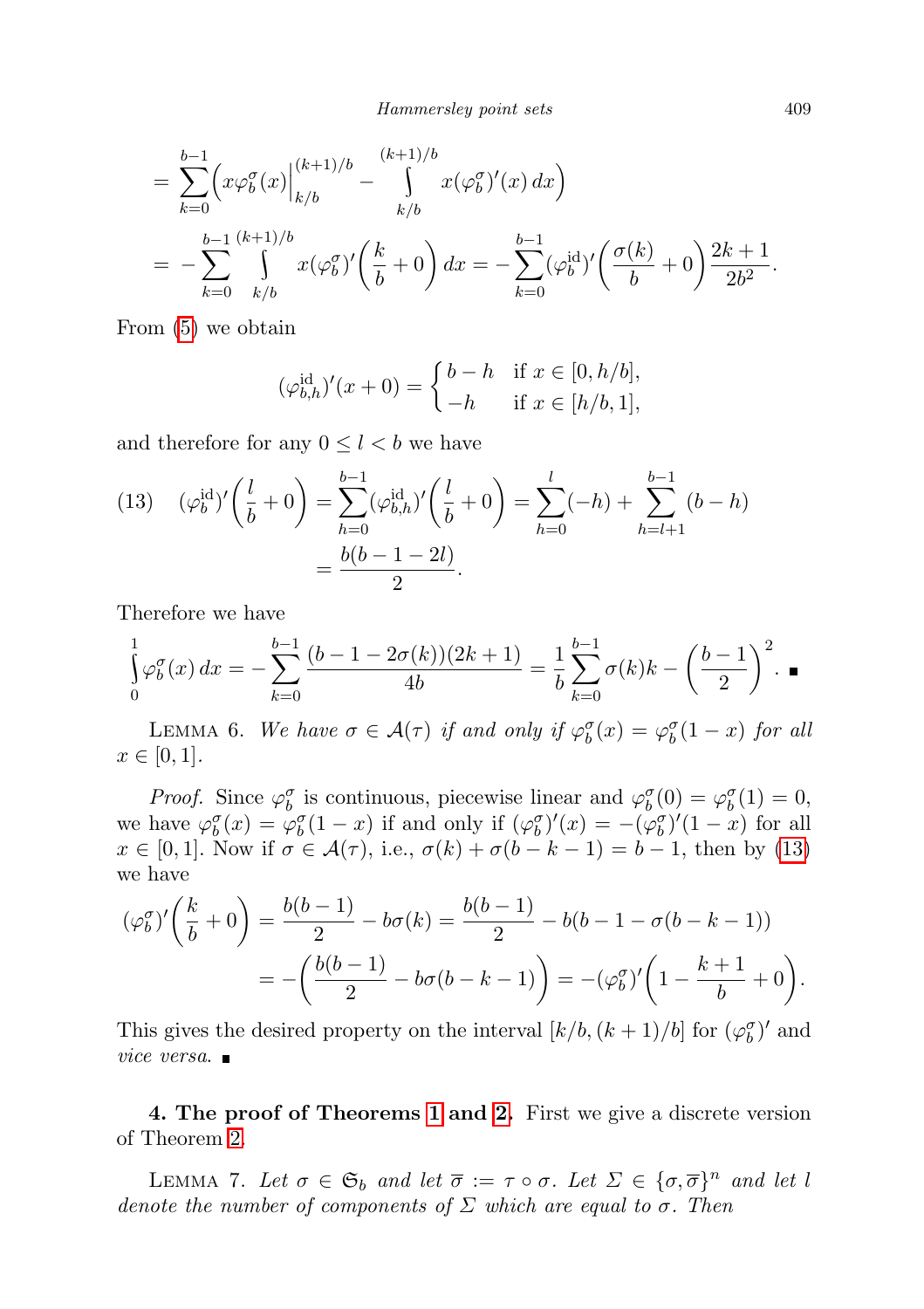410 H. Faure et al.

<span id="page-15-0"></span>(14) 
$$
\frac{1}{b^{2n}} \sum_{\lambda, N=1}^{b^n} E\left(\frac{\lambda}{b^n}, \frac{N}{b^n}, \mathcal{H}_{b,n}^{\Sigma}\right) = (2l - n)\Phi_b^{\sigma}
$$

and

<span id="page-15-1"></span>(15) 
$$
\frac{1}{b^{2n}} \sum_{\lambda,N=1}^{b^n} \left( E\left(\frac{\lambda}{b^n}, \frac{N}{b^n}, \mathcal{H}_{b,n}^{\Sigma}\right) \right)^2
$$

$$
= n\Phi_b^{\sigma,(2)} + ((n-2l)^2 - n)(\Phi_b^{\sigma})^2 + \frac{1}{36} \left(1 - \frac{1}{b^{2n}}\right).
$$
  
Here,  $\Phi_b^{\sigma} := (1/b) \int_0^1 \varphi_b^{\sigma}(x) dx$  and  $\Phi_b^{\sigma,(2)} := (1/b) \int_0^1 \varphi_b^{\sigma,(2)}(x) dx$ .  
*Proof.* Let  $\Sigma = (\sigma_0, \dots, \sigma_{n-1}) \in \{\sigma, \overline{\sigma}\}^n$  and define, for  $1 \le i \le n$ ,  
 $s_i := \begin{cases} 1 & \text{if } \sigma_{i-1} = \overline{\sigma}, \\ 0 & \text{if } \sigma_{i-1} = \overline{\sigma}, \end{cases}$ 

For  $(14)$  we use Lemmas [1](#page-7-3)[–3](#page-8-1) with the definition of the  $s_i$  and equation [\(6\)](#page-8-0) from Lemma [4](#page-8-0) (in that order) to obtain (recall that  $\varepsilon_j = \varepsilon_j(\lambda, n, N)$ )

0 if  $\sigma_{i-1} = \sigma$ .

$$
\frac{1}{b^{2n}} \sum_{\lambda,N=1}^{b^n} E\left(\frac{\lambda}{b^n}, \frac{N}{b^n}, \mathcal{H}_{b,n}^{\Sigma}\right)
$$
\n
$$
= \frac{1}{b^{2n}} \sum_{j=1}^n \sum_{N=1}^b \sum_{\lambda=1}^{b^n} \varphi_{b,\varepsilon_j}^{\sigma_{j-1}} \left(\frac{N}{b^j}\right) = \frac{1}{b^{n+1}} \sum_{j=1}^n \sum_{N=1}^{b^n} \varphi_b^{\sigma_{j-1}} \left(\frac{N}{b^j}\right)
$$
\n
$$
= \frac{1}{b^{n+1}} \sum_{j=1}^n (-1)^{s_j} \sum_{N=1}^{b^n} \varphi_b^{\sigma} \left(\frac{N}{b^j}\right) = \Phi_b^{\sigma} \sum_{j=1}^n (-1)^{s_j} = (2l - n)\Phi_b^{\sigma}.
$$

Now we prove [\(15\)](#page-15-1). Using Lemma [1](#page-7-3) we have

$$
\frac{1}{b^{2n}}\sum_{\lambda,N=1}^{b^n} \left( E\left(\frac{\lambda}{b^n}, \frac{N}{b^n}, \mathcal{H}_{b,n}^{\Sigma}\right) \right)^2 = \frac{1}{b^{2n}}\sum_{\lambda,N=1}^{b^n} \sum_{i,j=1}^n \varphi_{b,\varepsilon_i}^{\sigma_{i-1}} \left(\frac{N}{b^i}\right) \varphi_{b,\varepsilon_j}^{\sigma_{j-1}} \left(\frac{N}{b^j}\right)
$$

$$
= \frac{1}{b^{2n}}\sum_{i=1}^n \sum_{N=1}^n \sum_{\lambda=1}^{b^n} \left( \varphi_{b,\varepsilon_i}^{\sigma_{i-1}} \left(\frac{N}{b^i}\right) \right)^2
$$

$$
+ \frac{1}{b^{2n}}\sum_{\substack{i,j=1 \ i \neq j}}^n \sum_{N=1}^n \sum_{\lambda=1}^n \varphi_{b,\varepsilon_i}^{\sigma_{i-1}} \left(\frac{N}{b^i}\right) \varphi_{b,\varepsilon_j}^{\sigma_{j-1}} \left(\frac{N}{b^j}\right).
$$

By Lemma [2](#page-8-2) we have

$$
\sum_{\lambda=1}^{b^n} \left( \varphi_{b,\varepsilon_i}^{\sigma_{i-1}} \left( \frac{N}{b^i} \right) \right)^2 = b^{n-1} \varphi_b^{\sigma_{i-1},(2)} \left( \frac{N}{b^i} \right),
$$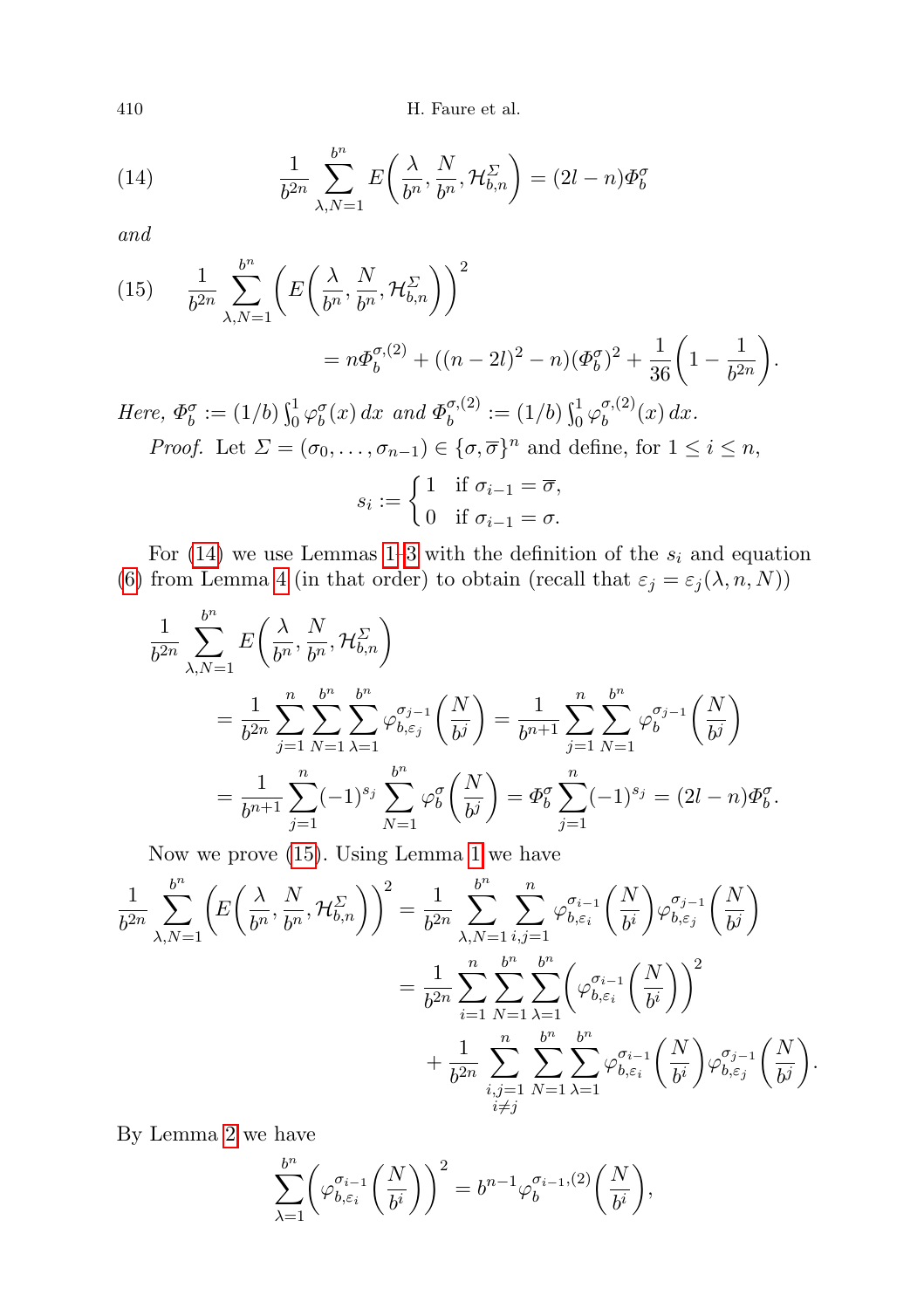and for  $i \neq j$ ,

$$
\sum_{\lambda=1}^{b^n} \varphi_{b,\varepsilon_i}^{\sigma_{i-1}} \left( \frac{N}{b^i} \right) \varphi_{b,\varepsilon_j}^{\sigma_{j-1}} \left( \frac{N}{b^j} \right) = b^{n-2} \varphi_b^{\sigma_{i-1}} \left( \frac{N}{b^i} \right) \varphi_b^{\sigma_{j-1}} \left( \frac{N}{b^j} \right).
$$

Therefore we obtain

$$
\frac{1}{b^{2n}} \sum_{\lambda,N=1}^{b^n} \left( E\left(\frac{\lambda}{b^n}, \frac{N}{b^n}, \mathcal{H}_{b,n}^{\Sigma}\right) \right)^2 = \frac{1}{b^{2n}} \sum_{i=1}^n \sum_{N=1}^{b^n} b^{n-1} \varphi_b^{\sigma_{i-1},(2)}\left(\frac{N}{b^i}\right) + \frac{1}{b^{2n}} \sum_{\substack{i,j=1 \ i \neq j}}^{n} \sum_{N=1}^{b^n} b^{n-2} \varphi_b^{\sigma_{i-1}}\left(\frac{N}{b^i}\right) \varphi_b^{\sigma_{j-1}}\left(\frac{N}{b^j}\right).
$$

From Lemma [3](#page-8-1) we find that  $\varphi_b^{\sigma,(2)} = \varphi_b^{\overline{\sigma},(2)}$  $\phi_b^{\sigma,(2)}$  and  $\varphi_b^{\sigma} = -\varphi_b^{\overline{\sigma}}$ . Now we obtain

$$
\frac{1}{b^{2n}}\sum_{\lambda,N=1}^{b^n} \left( E\left(\frac{\lambda}{b^n}, \frac{N}{b^n}, \mathcal{H}_{b,n}^{\Sigma}\right) \right)^2 = \frac{1}{b^{2n}}\sum_{i=1}^n \sum_{N=1}^{b^n} b^{n-1} \varphi_b^{\sigma,(2)}\left(\frac{N}{b^i}\right) + \frac{1}{b^{2n}}\sum_{\substack{i,j=1 \ i \neq j}}^n (-1)^{s_i+s_j} \sum_{N=1}^{b^n} b^{n-2} \varphi_b^{\sigma}\left(\frac{N}{b^i}\right) \varphi_b^{\sigma}\left(\frac{N}{b^j}\right).
$$

Using [\(8\)](#page-8-0) from Lemma [4](#page-8-0) we obtain

$$
\sum_{i=1}^{n} \sum_{N=1}^{b^{n}} b^{n-1} \varphi_{b}^{\sigma,(2)} \left( \frac{N}{b^{i}} \right) = b^{n-1} \sum_{i=1}^{n} b^{n} \left( \int_{0}^{1} \varphi_{b}^{\sigma,(2)}(x) dx + \frac{b(b^{2} - 1)}{36b^{2j}} \right)
$$
  
=  $b^{2n} n \Phi_{b}^{\sigma,(2)} + b^{2n} \sum_{i=1}^{n} \frac{b^{2} - 1}{36b^{2j}}$   
=  $b^{2n} n \Phi_{b}^{\sigma,(2)} + \frac{b^{2n}}{36} \left( 1 - \frac{1}{b^{2n}} \right),$ 

and, by [\(7\)](#page-8-0) from Lemma [4](#page-8-0) for  $i\neq j,$ 

$$
\sum_{N=1}^{b^n} \varphi_b^{\sigma} \left( \frac{N}{b^i} \right) \varphi_b^{\sigma} \left( \frac{N}{b^j} \right) = b^n \left( \int_0^1 \varphi_b^{\sigma} (x) \, dx \right)^2 = b^{n+2} (\Phi_b^{\sigma})^2.
$$

Hence

$$
\frac{1}{b^{2n}} \sum_{\lambda,N=1}^{b^n} \left( E\left(\frac{\lambda}{b^n}, \frac{N}{b^n}, \mathcal{H}_{b,n}^{\Sigma}\right) \right)^2
$$
  
=  $n\Phi_b^{\sigma,(2)} + \frac{1}{36} \left(1 - \frac{1}{b^{2n}}\right) + \sum_{\substack{i,j=1 \ i \neq j}}^n (-1)^{s_i + s_j} (\Phi_b^{\sigma})^2$ .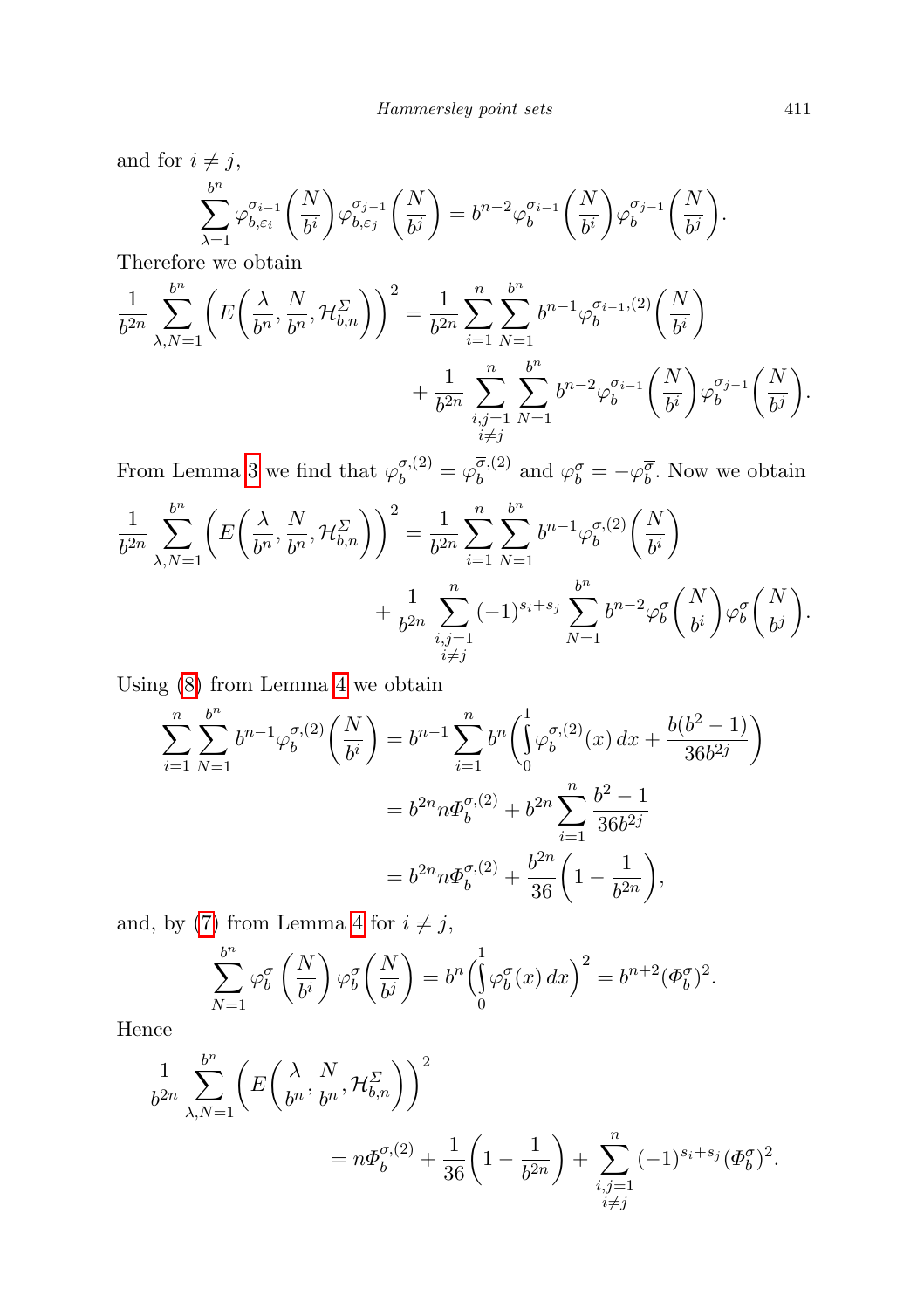Finally we note that  $\sum_{i,j=1, i\neq j}^{n} (-1)^{s_i+s_j} = (\sum_{i=1}^{n} (-1)^{s_i})^2 - n = (n-2l)^2 - n$ , from which the result follows.

Proof of Theorem 2. (The proof of Theorem [1](#page-4-1) follows easily, see at the end.) We have

$$
(L_2(\mathcal{H}_{b,n}^{\Sigma}))^2 = \int_{0}^{11} (E(x, y, \mathcal{H}_{b,n}^{\Sigma}))^2 dx dy
$$
  
\n
$$
= \int_{00}^{11} (E(x(n), y(n), \mathcal{H}_{b,n}^{\Sigma}) + b^n (x(n) y(n) - xy))^2 dx dy
$$
  
\n
$$
= \frac{1}{b^{2n}} \sum_{\lambda, N=1}^{b^n} \left( E\left(\frac{\lambda}{b^n}, \frac{N}{b^n}, \mathcal{H}_{b,n}^{\Sigma}\right) \right)^2
$$
  
\n
$$
+ 2b^n \sum_{\lambda, N=1}^{b^n} \int_{(\lambda-1)/b^n}^{\lambda/b^n} \int_{(N-1)/b^n}^{\lambda/b^n} E\left(\frac{\lambda}{b^n}, \frac{N}{b^n}, \mathcal{H}_{b,n}^{\Sigma}\right) \left(\frac{\lambda}{b^n} \frac{N}{b^n} - xy\right) dx dy
$$
  
\n
$$
+ b^{2n} \sum_{\lambda, N=1}^{b^n} \int_{(\lambda-1)/b^n}^{\lambda/b^n} \left(\frac{\lambda}{b^n} \frac{N}{b^n} - xy\right)^2 dx dy
$$
  
\n
$$
=: \Sigma_1 + \Sigma_2 + \Sigma_3.
$$

From [\(15\)](#page-15-1) of Lemma [7](#page-14-2) we find that

$$
\Sigma_1 = n\Phi_b^{\sigma,(2)} + ((n-2l)^2 - n)(\Phi_b^{\sigma})^2 + \frac{1}{36}\left(1 - \frac{1}{b^{2n}}\right)
$$

and straightforward computation shows that  $\Sigma_3 = (1 + 18b^n + 25b^{2n})/(72b^{2n})$ . So it remains to deal with  $\Sigma_2$ . We have

$$
\Sigma_2 = \frac{2}{b^{3n}} \sum_{\lambda, N=1}^{b^n} E\left(\frac{\lambda}{b^n}, \frac{N}{b^n}, \mathcal{H}_{b,n}^{\Sigma}\right) \lambda N
$$
  

$$
- \frac{1}{2b^{3n}} \sum_{\lambda, N=1}^{b^n} E\left(\frac{\lambda}{b^n}, \frac{N}{b^n}, \mathcal{H}_{b,n}^{\Sigma}\right) (2\lambda - 1)(2N - 1)
$$
  

$$
= \frac{1}{b^{3n}} \sum_{\lambda, N=1}^{b^n} (\lambda + N) E\left(\frac{\lambda}{b^n}, \frac{N}{b^n}, \mathcal{H}_{b,n}^{\Sigma}\right) - \frac{1}{2b^{3n}} \sum_{\lambda, N=1}^{b^n} E\left(\frac{\lambda}{b^n}, \frac{N}{b^n}, \mathcal{H}_{b,n}^{\Sigma}\right)
$$
  

$$
=: \Sigma_4 - \Sigma_5.
$$

From [\(14\)](#page-15-0) of Lemma [7](#page-14-2) we obtain  $\Sigma_5 = (2l - n)\Phi_b^{\sigma}/(2b^n)$  and for  $\Sigma_4$  we have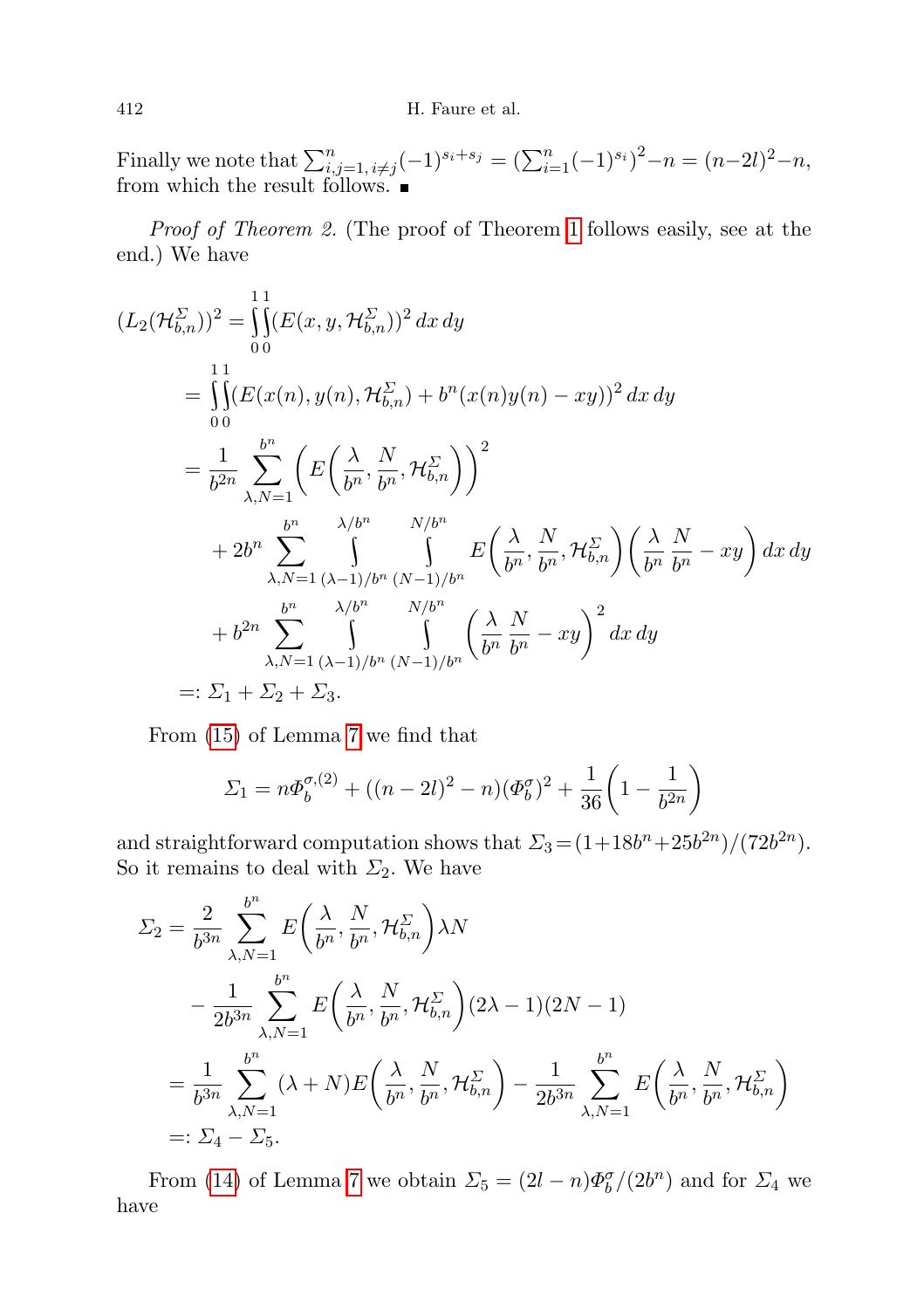Hammersley point sets 413

$$
\Sigma_4 = \frac{1}{b^{3n}} \sum_{\lambda, N=1}^{b^n} \lambda E\left(\frac{\lambda}{b^n}, \frac{N}{b^n}, \mathcal{H}_{b,n}^{\Sigma}\right) + \frac{1}{b^{3n}} \sum_{\lambda, N=1}^{b^n} NE\left(\frac{\lambda}{b^n}, \frac{N}{b^n}, \mathcal{H}_{b,n}^{\Sigma}\right)
$$
  
=: 
$$
\frac{1}{b^{3n}} \left(\Sigma_{4,1} + \Sigma_{4,2}\right).
$$

Again let  $\Sigma = (\sigma_0, \ldots, \sigma_{n-1}) \in \{\sigma, \overline{\sigma}\}^n$  and, for  $1 \le i \le n$ ,

$$
s_i := \begin{cases} 1 & \text{if } \sigma_{i-1} = \overline{\sigma}, \\ 0 & \text{if } \sigma_{i-1} = \sigma. \end{cases}
$$

Then

$$
\Sigma_{4,2} = \sum_{i=1}^{n} \sum_{N=1}^{b^n} N \sum_{\lambda=1}^{b^n} \varphi_{b,\varepsilon_i}^{\sigma_{i-1}} \left( \frac{N}{b^i} \right) = b^{n-1} \sum_{i=1}^{n} (-1)^{s_i} \sum_{N=1}^{b^n} N \varphi_b^{\sigma} \left( \frac{N}{b^i} \right),
$$

where we used Lemma [2.](#page-8-2) We have

$$
\sum_{N=1}^{b^{n}} N\varphi_{b}^{\sigma} \left(\frac{N}{b^{j}}\right) = \varphi_{b}^{\sigma} \left(\frac{1}{b^{j}}\right) + \varphi_{b}^{\sigma} \left(\frac{2}{b^{j}}\right) + \dots + \varphi_{b}^{\sigma} \left(\frac{b^{n}-1}{b^{j}}\right) + \varphi_{b}^{\sigma} \left(\frac{b^{n}}{b^{j}}\right) + \varphi_{b}^{\sigma} \left(\frac{b^{n}}{b^{j}}\right) + \varphi_{b}^{\sigma} \left(\frac{b^{n}}{b^{j}}\right) + \dots + \varphi_{b}^{\sigma} \left(\frac{b^{n}-1}{b^{j}}\right) + \varphi_{b}^{\sigma} \left(\frac{b^{n}}{b^{j}}\right) + \varphi_{b}^{\sigma} \left(\frac{b^{n}}{b^{j}}\right) + \varphi_{b}^{\sigma} \left(\frac{b^{n}}{b^{j}}\right) + \varphi_{b}^{\sigma} \left(\frac{b^{n}}{b^{j}}\right).
$$

Since  $\varphi_b^{\sigma}$  is 1-periodic and since  $\sigma \in \mathcal{A}(\tau)$  and hence, by Lemma [6,](#page-14-3)  $\varphi_b^{\sigma}(x) =$  $\varphi_b^{\sigma}(1-x)$  for  $x \in [0,1]$ , it follows that

$$
\sum_{N=1}^{b^{n}} N \varphi_{b}^{\sigma} \left( \frac{N}{b^{j}} \right) = \frac{b^{n}}{2} \sum_{N=1}^{b^{n}} \varphi_{b}^{\sigma} \left( \frac{N}{b^{j}} \right) = \frac{b^{2n}}{2} \int_{0}^{1} \varphi_{b}^{\sigma}(x) dx = \frac{b^{2n+1}}{2} \Phi_{b}^{\sigma}.
$$

This leads to

$$
\Sigma_{4,2} = b^{n-1} \sum_{i=1}^{n} (-1)^{s_i} \frac{b^{2n+1}}{2} \Phi_b^{\sigma} = \frac{b^{3n}}{2} \Phi_b^{\sigma} \sum_{i=1}^{n} (-1)^{s_i} = \frac{b^{3n}}{2} (2l - n) \Phi_b^{\sigma}.
$$

It remains to compute  $\Sigma_{4,1}$ . We have

$$
\mathcal{H}_{b,n}^{\Sigma} = \left\{ \left( \sum_{i=0}^{n-1} \frac{\sigma_i(a_i)}{b^{i+1}}, \sum_{i=0}^{n-1} \frac{a_{n-1-i}}{b^{i+1}} \right) : a_0, \dots, a_{n-1} \in \{0, \dots, b-1\} \right\}
$$
  
= 
$$
\left\{ \left( \sum_{i=0}^{n-1} \frac{x_i}{b^i}, \sum_{i=0}^{n-1} \frac{\sigma_{n-1-i}^{-1}(x_{n-1-i})}{b^{i+1}} \right) : x_0, \dots, x_{n-1} \in \{0, \dots, b-1\} \right\},
$$

with  $(\sigma_0, \ldots, \sigma_{n-1}) \in \{\sigma, \overline{\sigma}\}^n$ . Note that if  $\sigma \in \mathcal{A}(\tau)$  then also  $\sigma^{-1} \in \mathcal{A}(\tau)$ .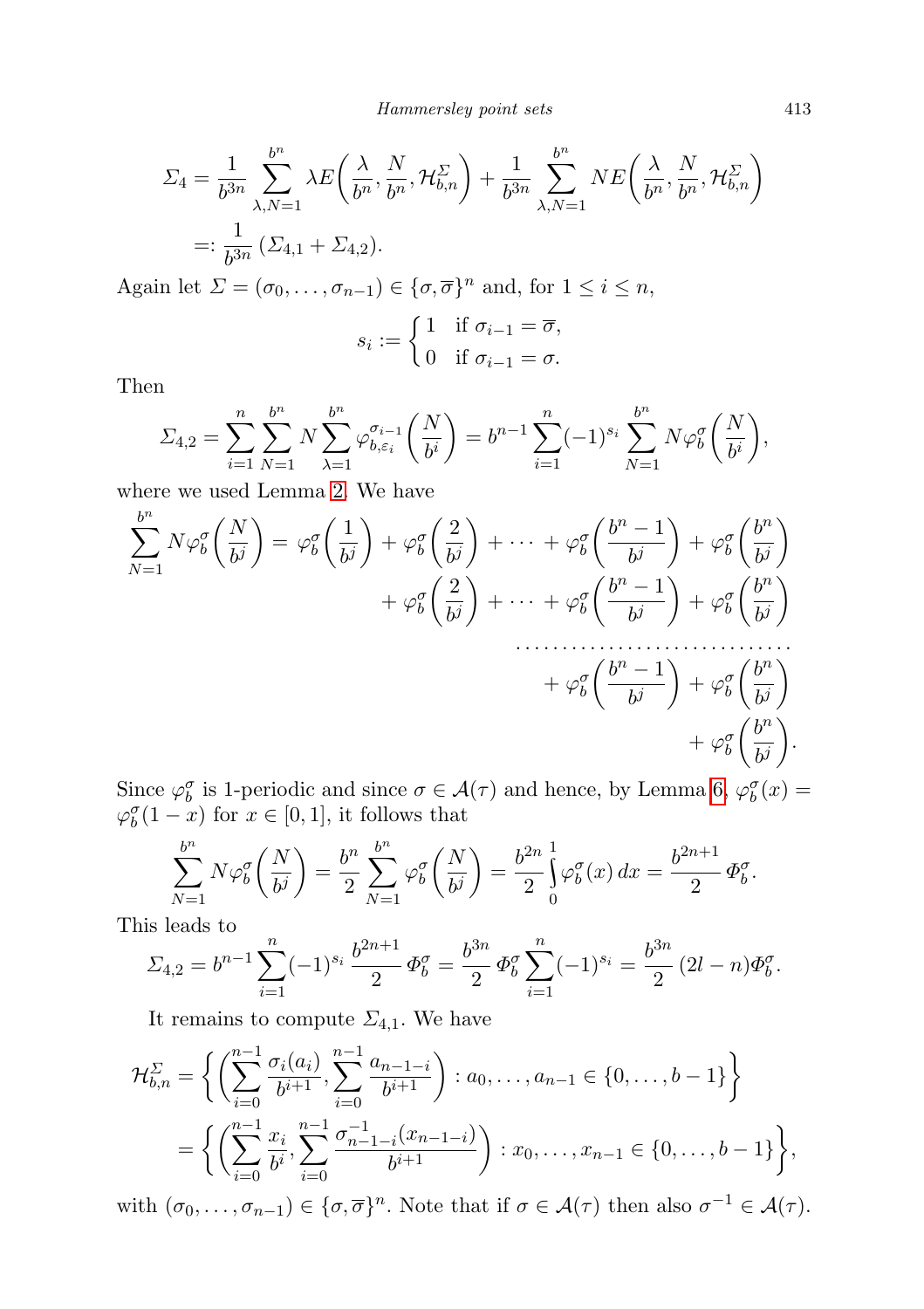Let  $g : [0,1]^2 \rightarrow [0,1]^2$  be the map defined by  $g(x,y) = (y,x)$  and for  $\Sigma = (\sigma_0, \ldots, \sigma_{n-1})$  define  $\Sigma^* = (\sigma_{n-1}^{-1}, \ldots, \sigma_0^{-1}) \in {\{\sigma^{-1}, \overline{\sigma^{-1}}\}}^n$ . Then we have found that  $\mathcal{H}_{b,n}^{\Sigma}=g(\mathcal{H}_{b,n}^{\Sigma^*})$  and therefore

$$
\Sigma_{4,1} = \sum_{\lambda,N=1}^{b^n} \lambda E\left(\frac{\lambda}{b^n}, \frac{N}{b^n}, \mathcal{H}_{b,n}^{\Sigma}\right) = \sum_{\lambda,N=1}^{b^n} \lambda E\left(\frac{\lambda}{b^n}, \frac{N}{b^n}, g(\mathcal{H}_{b,n}^{\Sigma^*})\right)
$$

$$
= \sum_{\lambda,N=1}^{b^n} \lambda E\left(\frac{N}{b^n}, \frac{\lambda}{b^n}, \mathcal{H}_{b,n}^{\Sigma^*}\right) = \frac{b^{3n}}{2} (2l - n) \Phi_b^{\sigma^{-1}},
$$

where for the last equality we used the formula for  $\Sigma_{4,2}$  since the number of components of  $\Sigma$  which are equal to  $\sigma$  is the same as the number of components of  $\mathcal{L}^*$  which are equal to  $\sigma^{-1}$ . By Lemma [5](#page-13-1) we have  $\Phi_b^{\sigma^{-1}} = \Phi_b^{\sigma}$ and hence  $\Sigma_{4,1} = (b^{3n}/2)(2l - n)\Phi_b^{\sigma}$ . Together we obtain  $\Sigma_4 = (2l - n)\Phi_b^{\sigma}$ .

Now the desired formula follows from  $(L_2(\mathcal{H}_{b,n}^{\Sigma}))^2 = \Sigma_1 + \Sigma_4 - \Sigma_5 + \Sigma_3$ . The evaluation of this sum is a matter of straightforward calculations and hence we omit the details.

For the proof of Theorem [1](#page-4-1) we just remark that the only place in the proof of Theorem [2](#page-4-2) where we used that  $\sigma \in \mathcal{A}(\tau)$  was in the exact evaluation of  $\Sigma_4$ . However, it is easy to see that for arbitrary permutations  $\sigma \in \mathfrak{S}_b$  we always have  $\Sigma_4 = O(n)$  and hence the result of Theorem [1](#page-4-1) follows as well from the proof above.

<span id="page-19-0"></span>5. Numerical results. In view of Corollary [2](#page-5-0) we search for permutations  $\sigma \in \mathcal{A}(\tau)$  giving the minimal  $L_2$  discrepancy for a fixed base b. In fact, we want to minimize the expression  $\Phi_b^{\sigma,(2)} - (\Phi_b^{\sigma})^2$ . To this end we use an alternative formula for  $\Phi_b^{\sigma,(2)}$  $b_b^{(0,1)}$  that can be derived similarly to the formula for  $\Phi_b^{\sigma}$  given in Lemma [5.](#page-13-1)

<span id="page-19-1"></span>LEMMA 8. For any  $\sigma \in \mathfrak{S}_b$  we have

$$
\Phi_b^{\sigma,(2)} = \frac{1 - 6b^2 + 9b^3 - 4b^4}{18b^2} + \sum_{k_1, k_2 = 0}^{b-1} \frac{\max\{\sigma^{-1}(k_1), \sigma^{-1}(k_2)\}}{b^3} \times \left(b \max\{k_1, k_2\} - \frac{k_1^2 + k_1 + k_2^2 + k_2}{2}\right).
$$

If in addition  $\sigma \in \mathcal{A}(\tau)$  then

$$
\Phi_b^{\sigma,(2)} = \frac{1}{2b^3} \left( 2bS_3(\sigma) - S_2(\sigma) - (2b-1)S_1(\sigma) - \frac{b(6-11b+6b^2+3b^3-12b^4+8b^5)}{18} \right),
$$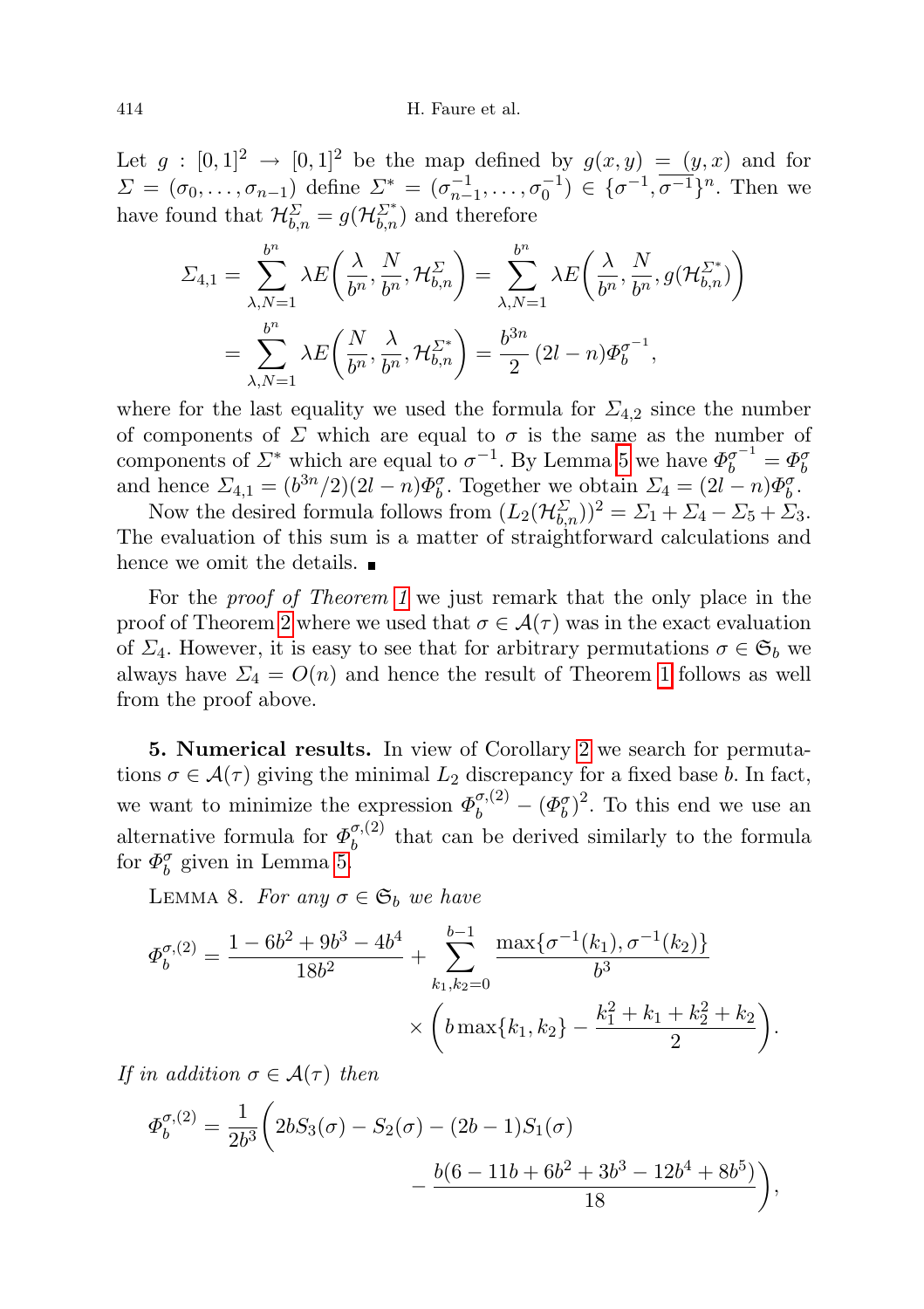where

$$
S_1(\sigma) = \sum_{k=0}^{b-1} k\sigma(k),
$$
  
\n
$$
S_2(\sigma) = \sum_{k=0}^{b-1} k^2 \sigma(k)^2,
$$
  
\n
$$
S_3(\sigma) = \sum_{k_1, k_2=0}^{b-1} \max\{k_1, k_2\} \max\{\sigma(k_1), \sigma(k_2)\}.
$$

Proof. As these results are more of a technical nature and not as essential to the rest, we only give a short sketch of the proof.

The idea is as in Lemma [5](#page-13-1) to first separate the integral into intervals where  $(\phi_{b,h}^{\sigma})'$  is constant and integrate the occurring quadratic functions explicitly. After some calculation this leads to the expression

$$
3b^4\Phi_b^{\sigma,(2)} = \left(\frac{1}{2}\left(3\sum_{k,l=0}^{b-1} F_{l,k}^{id} - \sum_{k=0}^{b-1} F_{k,k}^{id}\right) + 3\sum_{l_1,l_2=0}^{b-1} (b-1 - \max\{l_1, l_2\})F_{l_1,l_2}^{\sigma}\right),
$$

where

$$
F_{k,l}^{\sigma} := \sum_{h=0}^{b-1} (\phi_{b,h}^{\sigma})'(k/b+0)(\phi_{b,h}^{\sigma})'(l/b+0)
$$

for which by equations  $(3)$ – $(5)$  the explicit expression

$$
F_{k,l}^{\sigma} = \frac{b}{6} \left( 1 - 3b + 2b^2 + 3(\sigma(k)(\sigma(k) + 1) + \sigma(l)(\sigma(l) + 1)) - 6b \max\{\sigma(k), \sigma(l)\}\right)
$$

can be derived. Since the first two sums in the above expression for  $\Phi_h^{\sigma,(2)}$  $\int_b^{\sigma,(2)}$  are thus merely rational polynomials in b (which can be derived by interpolation), the only term depending on  $\sigma$  is the third one. Some more rearranging leads to the result.

For the second formula, the strategy is to use the symmetry

$$
\sigma(k) + \sigma(b - 1 - k) = b - 1
$$

to reduce the first formula to one using only  $\sum$ reduce the first formula to one using only  $S_1$ ,  $S_2$ ,  $S_3$ . As an example,  $b-1$ <br> $b-1$ ,  $b<sup>b-1</sup>$ ,  $b<sup>c</sup>$ ,  $b<sup>c</sup>$ ) is a rational polynomial depending only on  $\overline{b}$ .

From the second formula we deduce that  $\sigma$  and  $\sigma^{-1}$  can be interchanged. Therefore for  $\sigma \in \mathcal{A}(\tau)$  we can replace  $\sigma^{-1}$  by  $\sigma$  in the first formula for  $\Phi_h^{\sigma,(2)}$  $\int_b^{b,+(-1)}$ Note that, since  $\Phi_h^{\sigma,(1)}$  $\theta_b^{(1)}$  has the same invariance against the inversion of  $\sigma$ , the same applies also to the  $L_2$  discrepancy.

Using the alternative formulas from Lemmas [5](#page-13-1) and [8](#page-19-1) which are preferable for computation, we have performed a full search over all permutations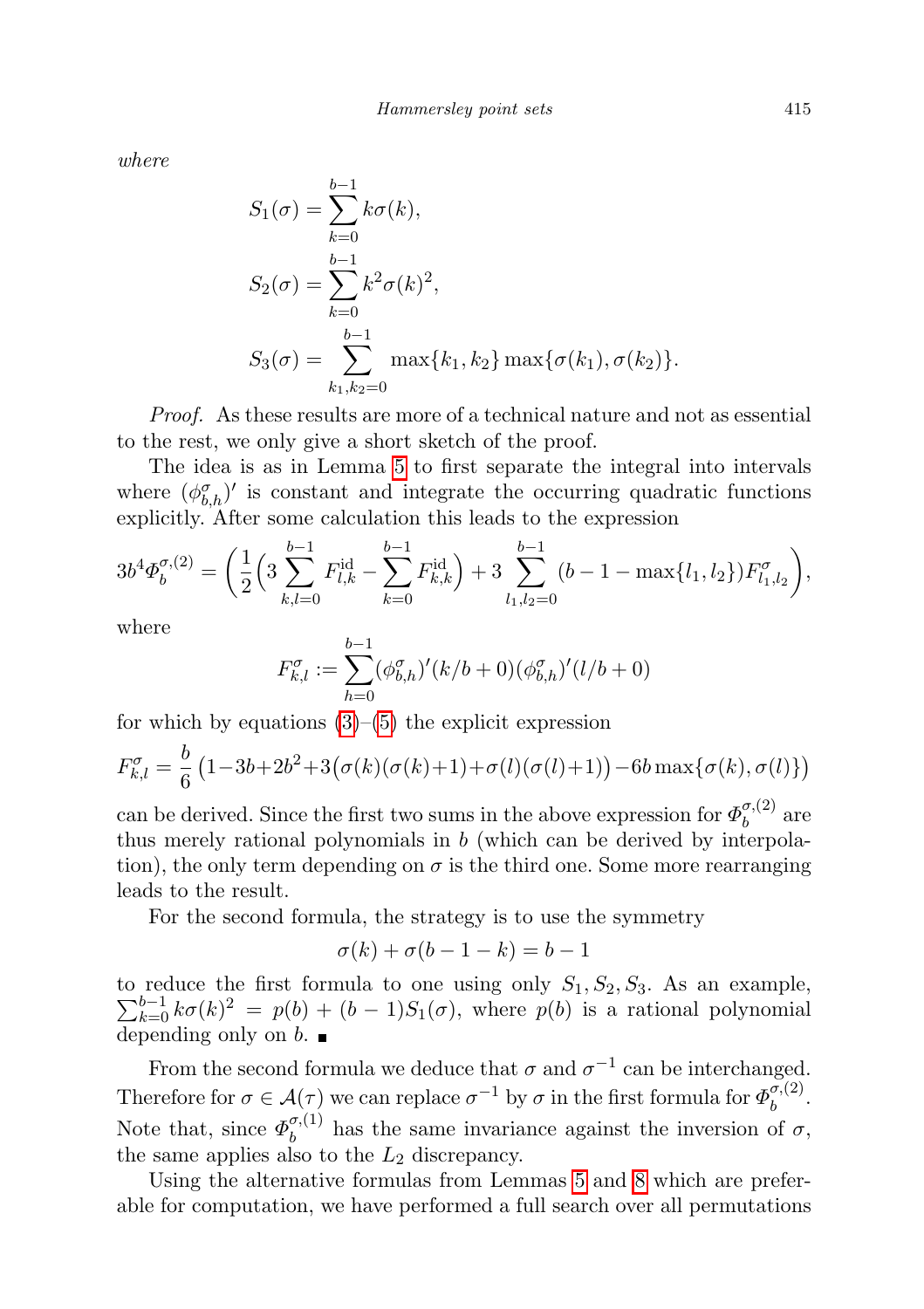| $\boldsymbol{b}$ | $\frac{\varPhi^{\sigma,(2)}_b - (\varPhi^{\sigma}_b)^2}{\log b}$ | num. value | $\sigma$                                                                      |
|------------------|------------------------------------------------------------------|------------|-------------------------------------------------------------------------------|
| $\overline{2}$   | 5<br>$\overline{192 \log(2)}$                                    | 0.037570   | id                                                                            |
| 3                | $\frac{4}{81 \log(3)}$                                           | 0.044950   | id                                                                            |
| 4                | $\frac{5}{96 \log(4)}$                                           | 0.037570   | (2,1)                                                                         |
| 5                | 112<br>$1875 \log(5)$                                            | 0.037114   | (3,1)                                                                         |
| 6                | 343<br>$5184 \log(6)$                                            | 0.036927   | (4, 1)                                                                        |
| $\overline{7}$   | 512<br>$\sqrt{7203 \log(7)}$                                     | 0.036529   | (2,0)(5,1)(6,4)                                                               |
| 8                | 5<br>$\overline{64 \log(8)}$                                     | 0.037570   | (4,1)(6,3)                                                                    |
| 9                | 512<br>$\sqrt{6561 \log(9)}$                                     | 0.035516   | (5,1)(7,3)                                                                    |
| 10               | 3391                                                             | 0.036817   | (2, 8, 4, 6, 9, 7, 1, 5, 3, 0)                                                |
| 11               | 3680<br>$43923 \log(11)$                                         | 0.034940   | (7,1)(4,2)(9,3)(8,6)                                                          |
| 12               | 1759<br>$20736 \log(12)$                                         | 0.034137   | (5, 4, 10, 6, 7, 1)(8, 9, 3, 2)                                               |
| 13               | 574<br>$6591 \log(13)$                                           | 0.033953   | $(5, 12, 7, 0)$ $(10, 11, 2, 1)$ $(8, 9, 4, 3)$                               |
| 14               | 41581<br>$460992 \log(14)$                                       | 0.034178   | $(2, 5, 7, 3, 12, 4, 0)$ $(9, 13, 11, 8, 6, 10, 1)$                           |
| 15               | 4714<br>$\frac{50625 \log(15)}{2}$                               | 0.034385   | $(8, 10, 12, 9, 1)$ $(5, 13, 6, 4, 2)$ $(11, 3)$                              |
| 16               | 17573<br>$196608 \log(16)$                                       | 0.032237   | $(7, 6, 14, 8, 9, 1)(12, 11, 5, 2)(4, 10, 13, 3)$                             |
| 17               | 8040<br>$83521 \log(17)$                                         | 0.033977   | $(9, 1)(4, 6, 2)(13, 3)(11, 5)(15, 7)(14, 12, 10)$                            |
| 18               | 40631<br>$419904 \log(18)$                                       | 0.033478   | $(10, 15, 11, 9, 5, 16, 7, 2, 6, 8, 12, 1)(13, 14, 4, 3)$                     |
| 19               | 12970<br>$130321 \log(19)$                                       | 0.033800   | $(7, 12, 13, 2, 14, 15, 8, 1)(10, 17, 11, 6, 5, 16, 4, 3)$                    |
| 20               | 46733<br>$480000 \log(20)$                                       | 0.032500   | (11, 1)(7, 2)(16, 3)(14, 5)<br>(9,6)(18,8)(13,10)(17,12)                      |
| 21               | 19402<br>$194481 \log(21)$                                       | 0.032768   | (12, 1)(7, 2)(17, 3)(15, 5)<br>(9,6)(19,8)(14,11)(18,13)                      |
| 22               | 278629<br>2811072 log(22)                                        | 0.032066   | $(10, 5, 7, 2, 15, 8, 20, 11, 16, 14, 19, 6, 13, 1)$<br>(4, 18, 17, 3)        |
| 23               | 87112<br>$839523 \log(23)$                                       | 0.033093   | $(9, 21, 13, 1)(16, 20, 6, 2)(5, 12, 18, 3)$<br>(19, 17, 10, 4)(14, 15, 8, 7) |

<span id="page-21-0"></span>**Table 1.** Numerical results for the full search in  $A(\tau)$ 

 $\sigma \in \mathcal{A}(\tau)$  for bases  $4 \leq b \leq 23$ . Note that we improved the best results known until now in all of these bases which were obtained for the identical permutation (see  $(2)$ —the best value 0.03757 appeared in base 2). In particular, the minimal value occurs in base 22 (see Table [1\)](#page-21-0).

Additionally, we have performed a full search over all permutations  $\sigma \in$  $\mathcal{A}(\tau)$  where  $\Phi_b^{\sigma} = 0$  for bases  $b \leq 17$ ,  $b \notin \{2, 3, 6, 7, 10, 14\}$ , and tabulated those with the minimal  $L_2$  discrepancy (see Table [2\)](#page-22-10).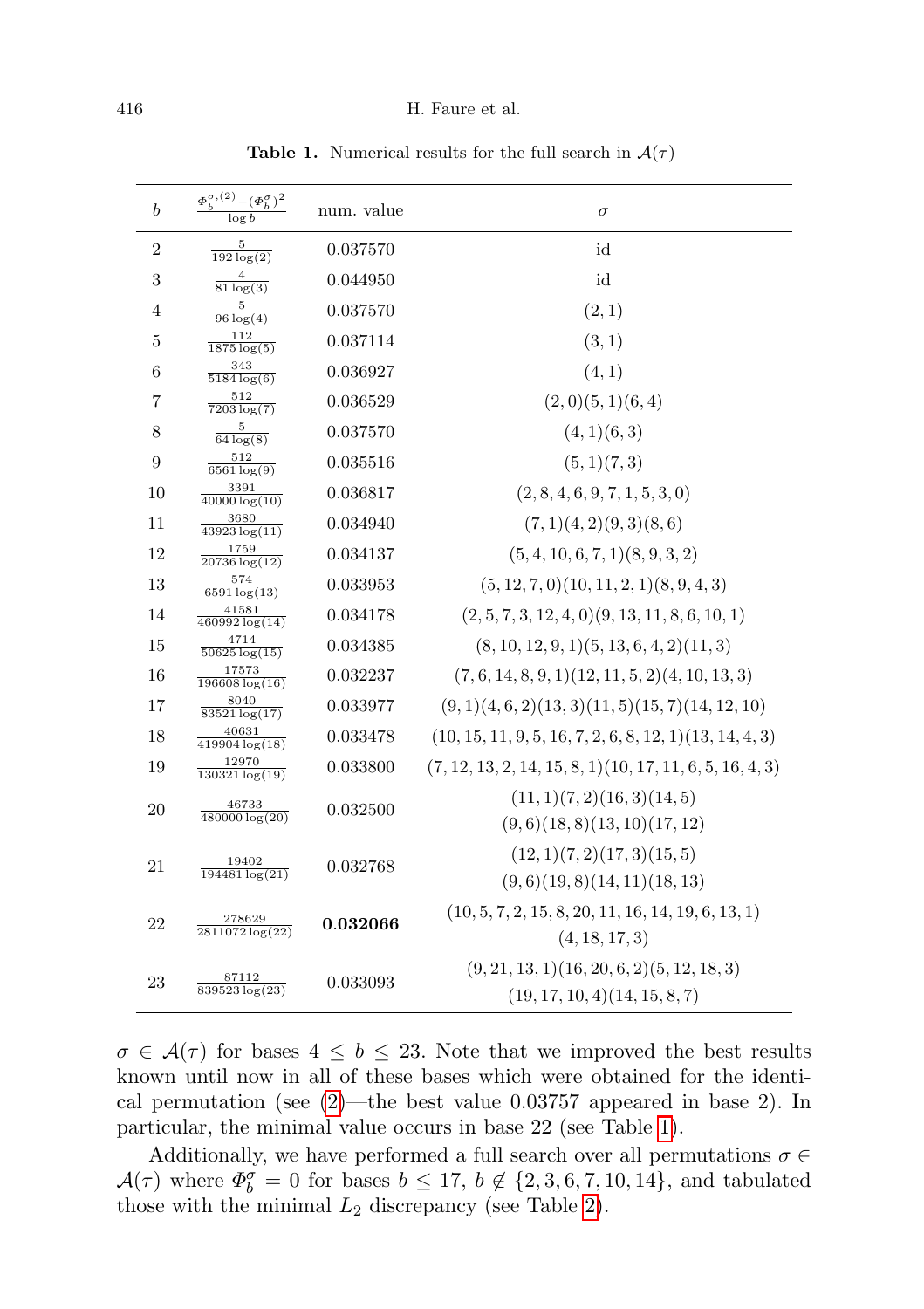<span id="page-22-10"></span>

| $\boldsymbol{b}$ | $\Phi_h^{\sigma,(2)}$<br>$\log b$ | num. value | $\sigma$                                                           |
|------------------|-----------------------------------|------------|--------------------------------------------------------------------|
| $\overline{4}$   | 5<br>$\overline{96 \log(4)}$      | 0.037570   | (1,3,2,0)                                                          |
| 5                | 26<br>$\overline{375 \log(5)}$    | 0.043079   | (1, 4, 3, 0)                                                       |
| 8                | 5<br>$\sqrt{64 \log(8)}$          | 0.037570   | $(2, 4, 7, 5, 3, 0)$ $(6, 1)$                                      |
| 9                | 20<br>$\sqrt{243 \log(9)}$        | 0.037458   | $(3, 8, 5, 0)$ $(6, 7, 2, 1)$                                      |
| 11               | 38<br>$363 \log(11)$              | 0.043656   | $(3, 1, 6, 0)$ $(8, 2)$ $(10, 7, 9, 4)$                            |
| 12               | 235<br>$2592 \log(12)$            | 0.036486   | $(3, 1, 9, 5, 4, 11, 8, 10, 2, 6, 7, 0)$                           |
| 13               | 574<br>$\sqrt{6591 \log(13)}$     | 0.033953   | $(5, 12, 7, 0)$ $(10, 11, 2, 1)$ $(8, 9, 4, 3)$                    |
| 15               | 964<br>$\sqrt{10125 \log(15)}$    | 0.035158   | $(5, 3, 10, 6, 14, 9, 11, 4, 8, 0)$ $(12, 13, 2, 1)$               |
| 16               | 37<br>$\frac{384 \log(16)}{2}$    | 0.034752   | $(4, 15, 11, 0)$ $(12, 14, 3, 1)$ $(8, 13, 7, 2)$ $(6, 10, 9, 5)$  |
| 17               | 28<br>$289 \log(17)$              | 0.034196   | $(6, 16, 10, 0)$ $(14, 15, 2, 1)$ $(11, 13, 5, 3)$ $(9, 12, 7, 4)$ |

**Table 2.** Numerical results for the full search in  $\mathcal{A}(\tau)$  where  $\Phi_b^{\sigma} = 0$  (see Remark [2\)](#page-5-2)

Acknowledgments. This work is supported by the Austrian Science Foundation (FWF), Project S9609, that is part of the Austrian National Research Network "Analytic Combinatorics and Probabilistic Number Theory".

## References

- <span id="page-22-3"></span>[1] H. Chaix et H. Faure, *Discrépance et diaphonie en dimension un*, Acta Arith. 63 (1993), 103–141.
- <span id="page-22-1"></span>[2] W. W. L. Chen and M. M. Skriganov, Davenport's theorem in the theory of irregularities of point distribution, Zap. Nauchn. Sem. S.-Peterburg. Otdel. Mat. Inst. Steklov. (POMI) 269 (2000), 339–353.
- <span id="page-22-4"></span> $[3] \quad -$ , Explicit constructions in the classical mean squares problem in irregularity of point distribution, J. Reine Angew. Math. 545 (2002), 67–95.
- <span id="page-22-5"></span> $[4] \quad -$ ,  $\quad$ , Orthogonality and digit shifts in the classical mean squares problem in irregularities of point distribution, in: Diophantine Approximation, Dev. Math. 16, Springer, Wien, 2008, 141–159.
- <span id="page-22-0"></span>[5] H. Davenport, Note on irregularities of distribution, Mathematika 3 (1956), 131–135.
- <span id="page-22-2"></span>[6] M. Drmota and R. F. Tichy, Sequences, Discrepancies and Applications, Lecture Notes in Math. 1651, Springer, Berlin, 1997.
- <span id="page-22-6"></span> $[7]$  H. Faure, Discrépance de suites associées à un système de numération (en dimension un), Bull. Soc. Math. France 109 (1981), 143–182.
- <span id="page-22-7"></span>[8] H. Faure and F. Pillichshammer,  $L_p$  discrepancy of generalized two-dimensional Hammersley point sets, Monatsh. Math. 158 (2008), 31–61.
- <span id="page-22-8"></span>[\[9\]](http://dx.doi.org/10.1007/BF01298982) J. H. Halton and S. K. Zaremba, The extreme and the  $L^2$  discrepancies of some plane sets, ibid. 73 (1969), 316–328.
- <span id="page-22-9"></span>[10] P. Kritzer and F. Pillichshammer, An exact formula for the  $L_2$  discrepancy of the shifted Hammersley point set, Unif. Distrib. Theory 1 (2006), 1–13.